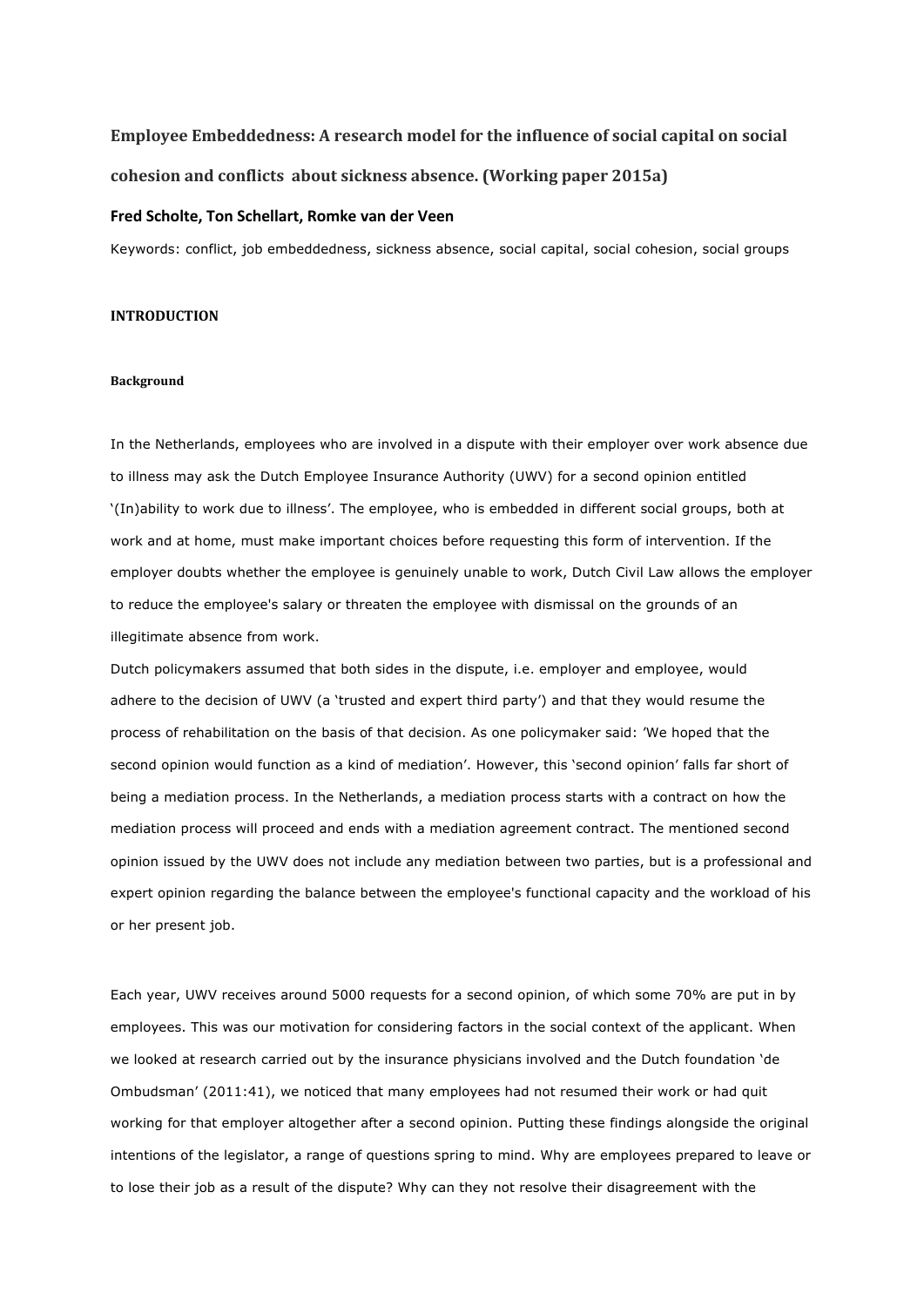employer? Why do employees ask for UWV as a third party for a second opinion? And which factors may influence these phenomenons?

To answer these questions, we carried out a short secondary analysis of second opinion reports issued by UWV in 2007. We took a random sample of 112 files. The reports were qualitatively screened by one of the authors (FFWS) for references to the characteristics of the social context of the employees. Of the 122 files, 76 were suitable for further screening. In those cases where data were available, nothing indicated a connection between social context, the conflict and the request for a second opinion. We then turned to theories that describe the connections between the social context of the employee, the sick leave, and the conflict that led to the second opinion. In our search we were keen to identify sociological approaches that could shed some light on the reasons why some employees on sick leave run into conflicts with their employers about their absence from work and decide to request a second opinion. Because such sociological approach is not existent, we continued our search under more social psychological explanations for sickness absence at work, as well.

In the abundance of theories we found four relevant approaches, which we will now outline briefly. The first theory includes so-called balance models or conflict models, such as 'Job Demands and Control', 'Job Demands and Resources, Home Demands and Resources'. A more recently developed theory, the Enrichment model, contradicts the theoretical models mentioned above. We also looked at the model of Job Embeddedness, specifically the different aspects of the 'On-the-Job' and the 'Off-the-Job' factors of this model. We looked at an extension of the theoretical approaches by considering the sociological concept of social capital. We compared all these approaches in order to determine the main theoretical variables, connect them in the research model, and operationalize them into a research model based on relevant literature. This model may provide greater insight into the possible relationships between the background of employees, disputes over absenteeism and second opinion requests.

#### **Theoretical approaches**

#### *Balance model*

The first approach is that of the conflict-model, also known as the balance model, which is an influential theory in this field. A specific model in this approach is the Job Demands-Resources model, which is based on the premise that employees are faced with job demands but have limited resources (Demerouti et al., 2001). This model was developed in response to the Job Demand-Control model, also known as the Job Strain Model (Karasek, 1979). The latter model assumes that the availability of job control could be seen as a means of counterbalancing job demands (De Jonge, Bosma, Peter and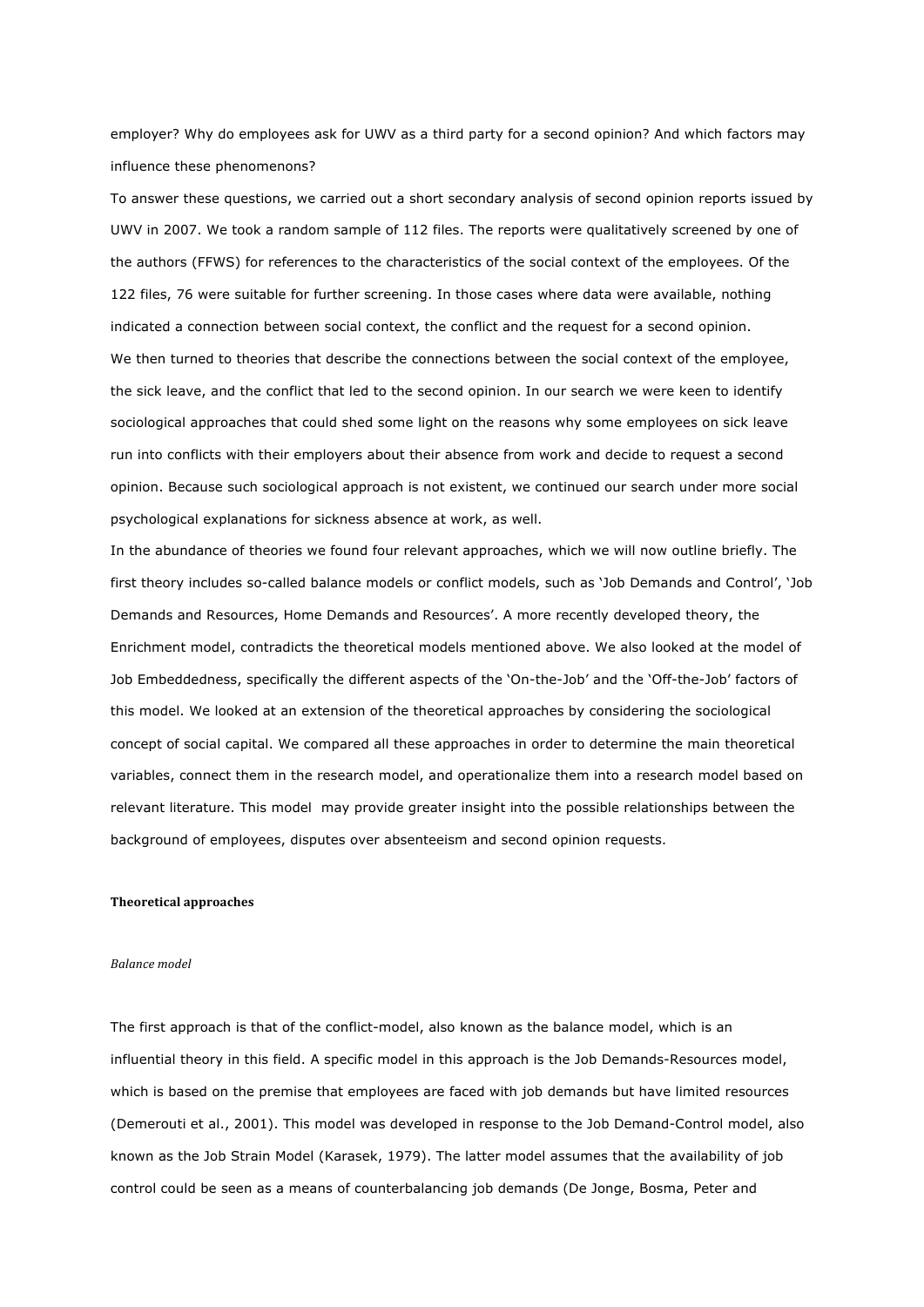Siegrist, 2000). The Job Demands-Resources model assumes that human time and energy are finite resources (Edwards & Rothbard, 2000; Greenhaus & Beutell, 1985; Parasuraman & Greenhaus, 2002). In other words, time and energy spent at home cannot also be invested in work and vice versa (Friedman, Christensen & Groot, 1998). Heavy home demands mean that less time and energy are available for work, which results in stress and overburden and affects both the duration and the frequency of sick leave (Ter Hoeven, 2009:79-80). There is empirical evidence (Demerouti et al., 2005; Peeters et al., 2005) that the home-work balance plays a key role in the development of psychological fatigue: work pressure and emotional burden make the relationship between work life and home life problematic (Van Ruysseveldt, 2010:52). An imbalance caused by a conflict between work life and home life may influence the behaviour of both partners at work. This imbalance may lead to arriving late for work, frequent breaks to deal with domestic matters and absence from work (Hammer, Bauer, Grandey, 2003:429).

#### *Enrichment theory*

The second approach is the Enrichment theory, which is supported by a growing number of authors. This theory claims that activities at work and at home can also be seen as sources of energy that reinforce each other or provide low-level compensation (Edwards en Rothbard, 2000; Greenhaus & Powell, 2006; Hill, 2005; Voydanoff, 2002). Greenhaus and Powell (2006) suggest that activities in private life can be beneficial for work because they produce satisfaction, respect and energy, which means that individuals are able to contribute more at work. It can also lead to new skills, experience and knowledge that can be used at work. In addition, personal networks can be extended through partners' professional contacts, and this in turn may be beneficial to professional careers. Additional resources gained through family life may provide more energy and flow at work (Ter Hoeven, 2009:79).

#### *Job Embeddedness model*

The third approach is based on the theory of the Job Embeddedness model. The founders of this theoretical model distinguish between two aspects of job embeddedness. One is the 'on-the-job' factor and measures the extent to which an employee is embedded in the organization and work. The other is the 'off-the-job' factor, which measures the degree of embeddedness in the community in which people live (Lee et al., 2004:711*)*. Each component has three dimensions: Links, Fit and Sacrifice. The first refers to the extent to which an employee has 'links' to other people or activities; the second is the extent to which his job and community 'fit' into other aspects in his 'life-spaces'; the third is the ease with which individuals can relinquish existing fringe benefits, the so-called 'sacrifices' (Lee et al,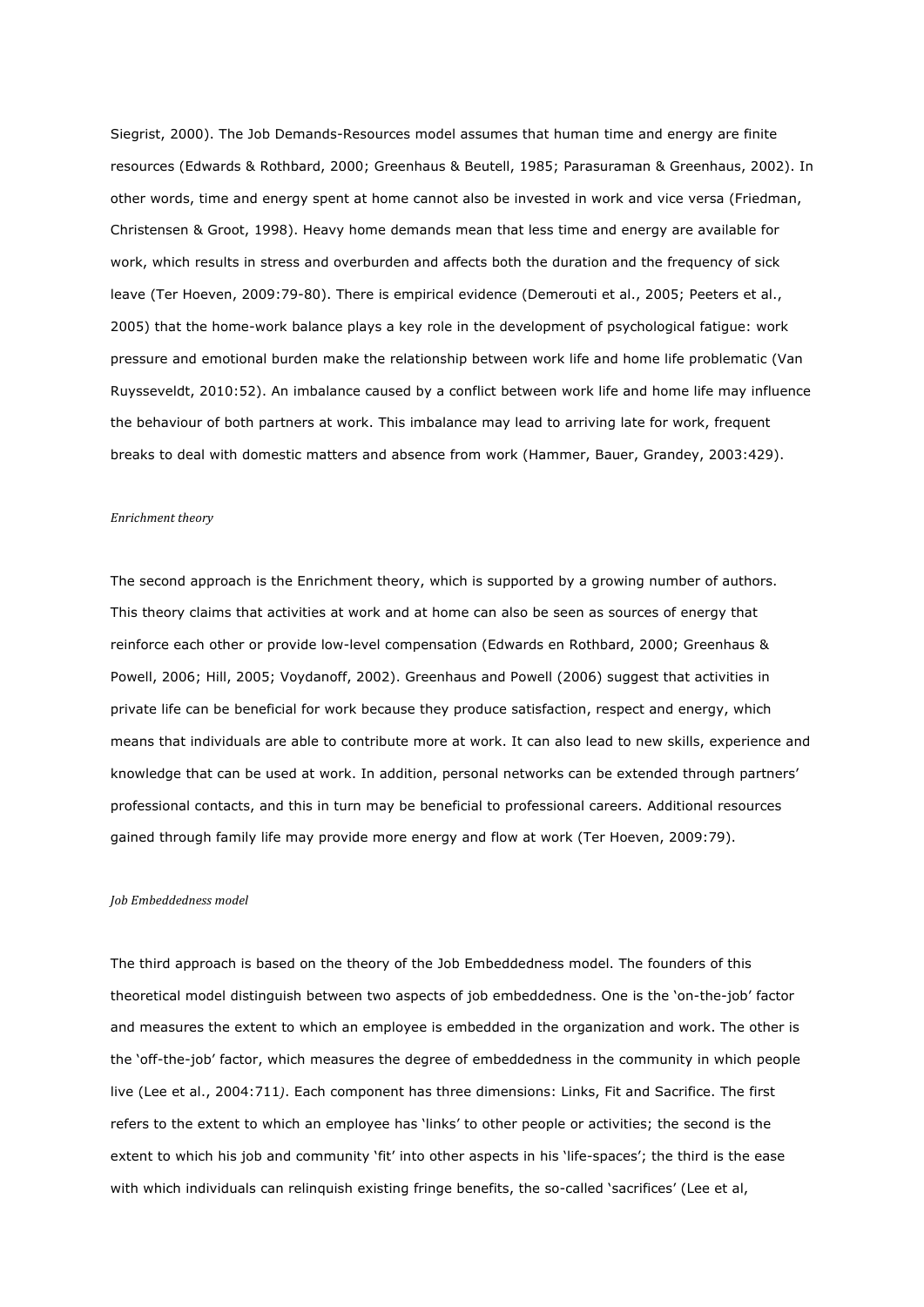2004:712*)*. Originally, the authors aimed to discover why employees stayed with their company and did not resign when the balance between home and work was upset by, for example, a life-event. The results of their empirical research show that a low degree of embeddedness in the community correlates with absence from work or even leaving one's job. A high degree of embeddedness in the work organization is more closely related to 'organizational civility' and 'performance' at work (Lee et al., 2004:717). An interesting aspect of this research model is that it defines the concept of home life more broadly by including the employee's social activities in general, such as active volunteering in local politics or associations or engaging in sports (e.g. football) and cultural events, (e.g. theatre, museum). Does the community in which individuals live include the cultural or medical facilities that make that community a more attractive place? Are there aspects of the natural environment that enable individuals to engage in certain free-time activities such as outdoor sports (sailing, horse-riding, etc.)?

#### *Social capital*

Another possible approach is the theoretical sociological concept of social capital. This concept is strongly related to the concepts of social groups, social cohesion and conflict. According to Bourdieu (1986:249), social capital is the product of a determined and neverending strategy of social investment in social relationships that are useful in the short or long term, whether on a conscious or unconscious level (Decoster, 2001:4). Scott et al. refer to social groups when 'a number of individuals, defined by formal or informal criteria of membership, share a feeling of unity or are bound together in relatively stable patterns of interaction' (Scott et al., 2005:257). In general, we may view the concepts of both social cohesion and social conflict as inextricably bound up with the existence, rise, fall and resurrection of social groups (Simmel, 1908:Chapter 6). However, in terms of effectiveness, there is at first glance little distinction between these two concepts.

While Robert Putnam, in his book 'Bowling Alone', describes the changes that have taken place in American society, he specifies that a well-connected individual in a poorly connected society is less productive than one in a well-connected society (Putnam, 2000:20). In other words, social cohesion does not automatically work the same at different levels: social cohesion at each level may even interfere with social cohesion at other levels in many different ways. Another example from economics suggests that it is possible for the conflicting demands of work and personal life to overload the employee. In these situations, managers appear to play a crucial role in assigning 'work-life instruments' (i.e. human relations management instruments) to their staff (Den Dulk et al., 2011:301). While 'the organizational context is the most important layer of context for understanding managers' perspectives, the managers'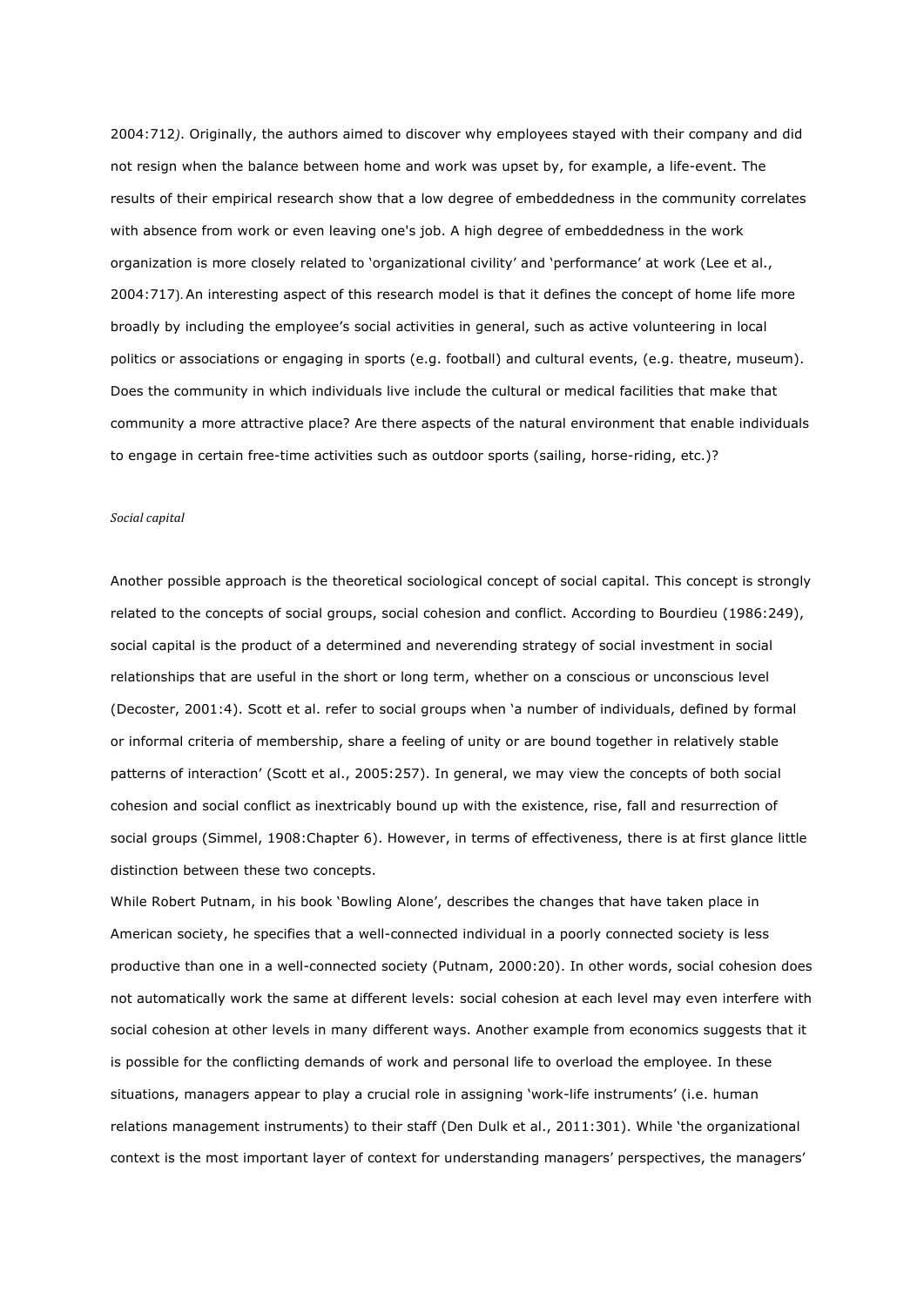perspectives are also shaped by national and even global layers' (Den Dulk et al, 2011:324). As in other studies (Cornelius & Skinner, 2008; Robeyns, 2003), these authors find that 'work-life issues were viewed by managers as primarily women's issues' (Den Dulk et al., 2011:325).

It is possible that people vary in their degree of attachment to the social groups in which they participate. This web of different types of connections may be seen as the individual's social capital. Social capital helps people support each other and this behaviour is referred to as 'civic virtue' (Putnam, 2000:20-25). In Putnam's eyes, 'civic virtue' is most powerful when it is embedded in a dense network of reciprocal social relations' (2000:19).

Van Scheppingen and others (2013:371) refer to the distinction between the horizontal and vertical dimensions of social capital (Oksanen et al,2010). The horizontal aspect is represented by the social support and relationships of trust and reciprocity between individuals who are at the same level, whereas vertical relationships reflect the connectedness between people at different levels of the social hierarchy (Van Scheppingen et al., 2013:371). Despite the many dimensions of the concept of social capital, there is a general agreement that social capital reflects the accumulated historical, cultural, and social factors that give rise to (formal and informal) networks, shared norms, values, beliefs, mutual reciprocity, and collective action (Van Scheppingen et al., 2013:371).

#### **Comparing the approaches**

When comparing these theoretical approaches, we observed that the two domains of work and home life are seen as interconnected sources of energy in the conflict or balance model. The connection between imbalance and illness is fairly clear: as soon as an imbalance occurs in one domain it influences the burden experienced in the other domain, and the additional burden can lead to absence due to illness. However, not every overburdened employee becomes ill and reports sick. According to this theory, therefore, it is more likely that other factors are involved as well, such as the combination of personal characteristics and whether or not the employee is facing additional set-backs or life events. This argument is disputed in the Enrichment approach: an active personal life may provide sufficient resilience to withstand set-backs at work and contribute to the development of important competences. Furthermore, a partner who is in employment may enable an individual to broaden their own network through their partner's contacts, while at the same time causing them to become more embedded in the (local) community. The concept of home or personal life is extended further in the Job Embeddedness model. Apart from taking into account whether a person has a family or a (working) partner, this model also includes civic participation. Ter Hoeven defines civic participation (2009:98) as involvement in local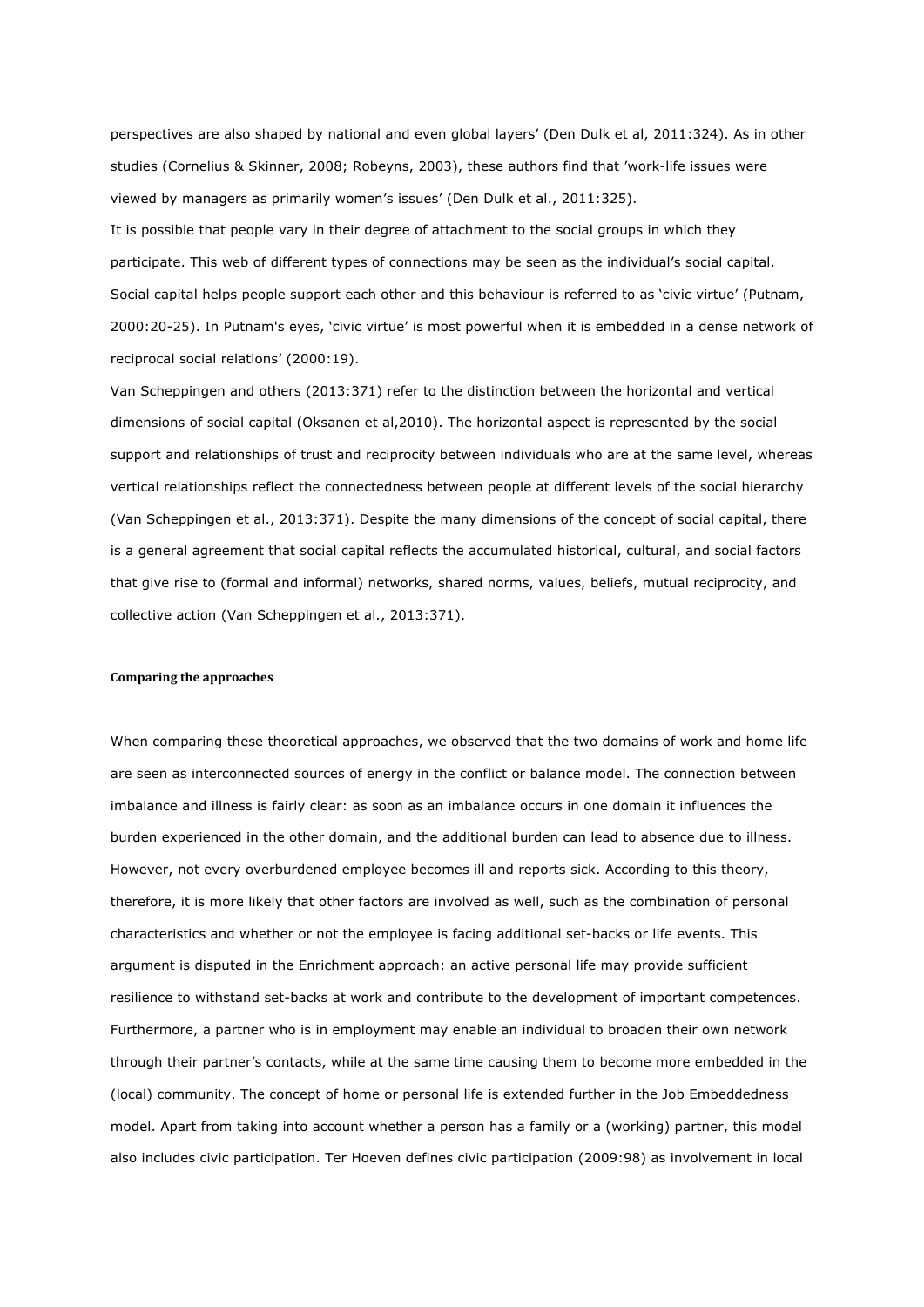politics, attending cultural events (e.g. concerts and movies), participation in sports and volunteer work. Being active as a volunteer, being a partner and being an employee are, according to Siegrist (2000), the three most important roles for a human being. This means that the individual is meaningful for society and able to develop personal skills while belonging to the community. All this provides a person with feelings of recognition and acknowledgement, which in turn ultimately contribute to that individual's sense of self-worth (Siegrist, 2000). This is consistent with the notion of the empowering function of social exchange (Siegrist, 2000) and relates strongly to an observation by De Swaan. According to this author (De Swaan, 1985:151), humans depend on each other to achieve their goals. It is through this interdependency that they derive a sense of meaningfulness to their fellow humans, which subsequently contributes to the perceived significance of their existence. In essence, humans need to develop themselves and acquire influence over the design of their own life. An impossibility to fulfil these needs may result in negative coping behaviour and, ultimately, to work absence due to sickness (Peter and Siegrist, 1997). One function of absence from work may in fact be to protect the employee from the sense of frustration and powerlessness caused by the inability to regulate his or her own life (Ter Hoeven, 2009:98-99).

The Job Embeddedness model includes a combination of the concepts of social capital and the enrichment approach (Holtom et al., 2006:319). It does so by combining the concepts of 'on-the-job embeddedness' and 'off-the-job-embeddedness' with the assumption that there is a relationship between both concepts. In our opinion, it is superior to the other theories as it integrates both concepts into a single theoretical model. While some operationalizations of the concepts in the Job Embeddedness model are rather weak, we wish to use it because it can help us achieve our primary aim of understanding the influence of social capital on conflicts concerning sickness-related absence and second opinion requests. This point of view may shed some light on both aspects: the contrast between, on the one hand, the employer, who does not understand the nature of the relationship between the job and the employee's complaints and the resulting sick leave, and, on the other hand, the employee, who is caught between the combined forces of the three domains (i.e. work, home and community), and actually experiences this connection very clearly. From the point of view of the employee, who does not have enough influence over the various domains of his or her life, the employer is simply demonstrating a lack of acknowledgement and understanding.

In the meantime, the employee is putting a great deal at stake. Long-term absence may lead to dismissal and the loss of the fringe benefits of employment. Social status in the local community may be lost. An employee who derives no enjoyment from these additional work arrangements, however, will not experience this inconvenience and will probably feel less reluctant to report sick. If the employer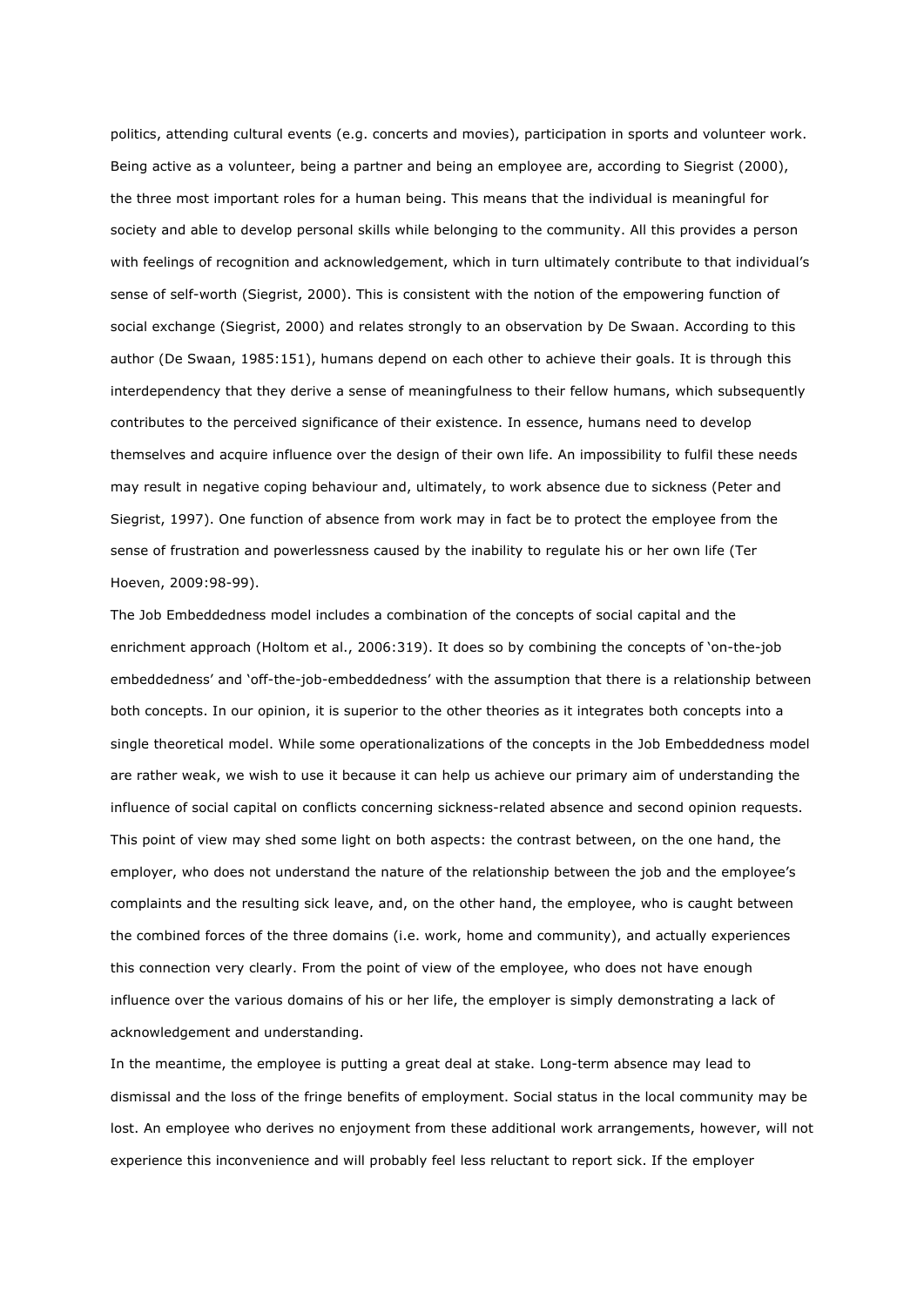determines that the employee reports sick too easily or for invalid reasons, the former will, in turn, wish to discuss the employee's absence at an early phase of the sick leave.

## **Objective**

As mentioned above, the reasons for researching the background to this phenomenon from a sociological perspective were our thoughts on the origins of conflicts regarding sickness absence in the Netherlands. Our objective was therefore to create a theoretical research model that incorporates meaningful elements from existing theories in which factors were accountable for the transmissions, as depicted in Figure 1.

## Figure 1



#### **A THEORY-BASED RESEARCH MODEL**

The term 'job embeddedness' suggests a concept that relates to the employee's embeddedness in his or her job. However, our concept of Employee Embeddedness includes both 'on-the-job' and 'off-the-job' factors and relates much more closely to the employee's embeddedness in the three most important life domains: work, home and community. It also includes the employee's social and professional network structures. In our opinion, the concept of 'employee embeddedness' is a better expression of our research perspective: that of the employee's social participation. Siegrist (2000) has shown that participation in social institutions influences the degree to which an employee is willing to report sick for work (Ter Hoeven, 2009:98). The fulfilment of central social roles at work (such as being an employee and colleague), in the family (as a parent and a partner), and as a citizen (through volunteer work in local politics or on the school board) gives people the opportunity to satisfy their need to exert an influence on their own lives (Ter Hoeven, 2009:98). According to Siegrist (2000), these social roles offer the main opportunity for people to contribute to society and develop, belong to a group, and receive some recognition and appraisal, which ultimately leads to a greater sense of self-esteem (Ter Hoeven, 2009:98).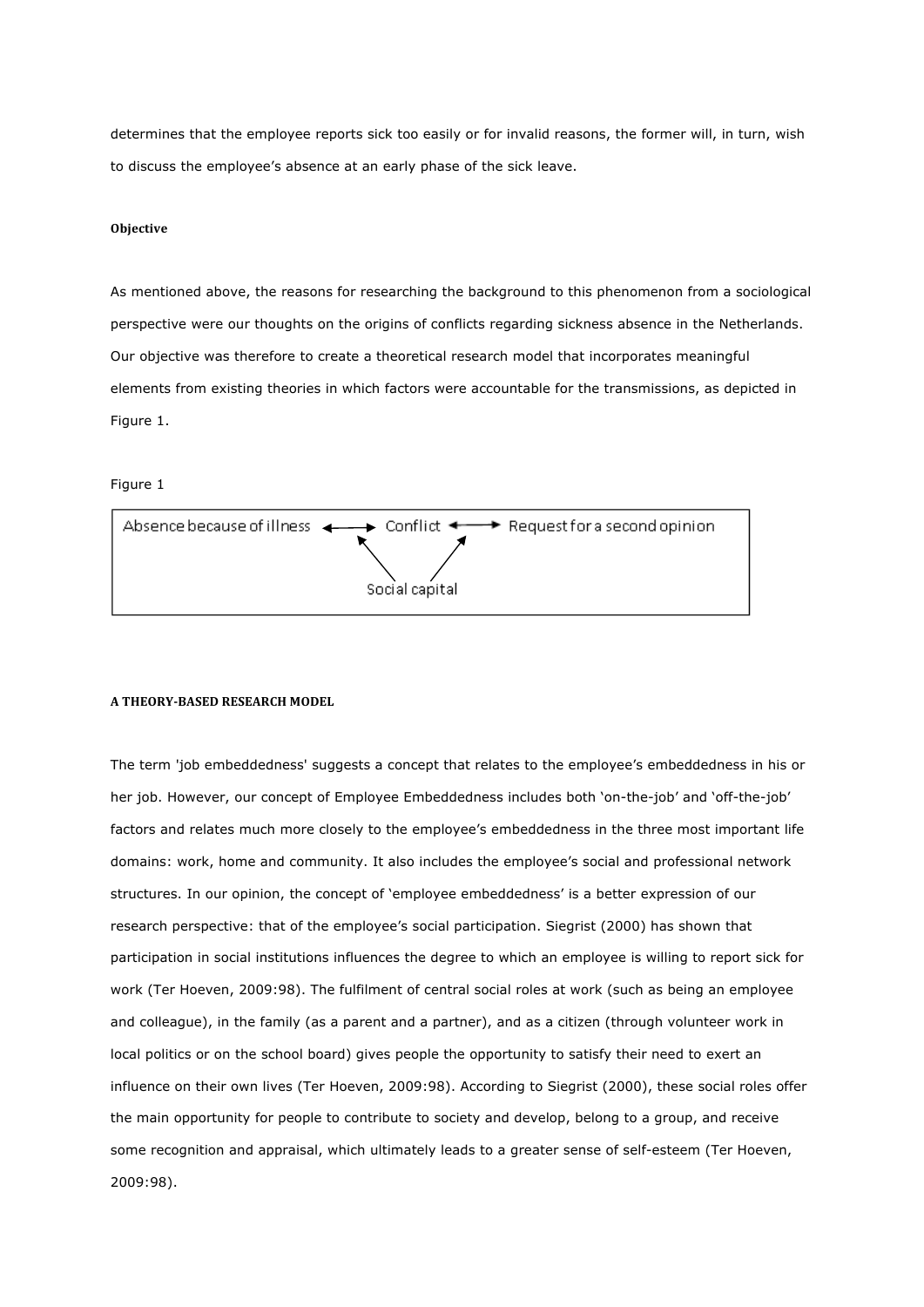We use the on-the-job and off-the-job factors of the Job Embeddedness model in the conceptual model of Employee Embeddedness. In doing so, we have created a single concept with which to measure the strength of links with the organization, as well the strength of links with the community. The assumption is that the employee's degree of social participation in the domains of family life and the community – defined as 'off-the-job' factors - may shed more light on the origins of disputes over sick leave and the reasons for requesting second opinions. The concept of 'community' is difficult to define clearly in sociology (Scott et al., 2005:93). The Dutch word for 'community' (*gemeenschap*) is not often used and is open to misinterpretation in terms of this research, and we have therefore chosen to make a differentiation. For the purposes of our research model, the concept of community includes four geographical levels which increase in scale: the local neighbourhood, the larger district in which the neighbourhood is situated, the town or village, and the region of the village or town.

In our model, employee embeddedness is a theoretical construct with two dimensions: the 'on-the-job' factor and the 'off-the-job' factor (see Figure 2). We cannot deduce the direction (positive or negative) of the relationshipsign between these two constructs on theoretical grounds. This relationship is therefore ambiguous, i.e. it may be positive, negative or absent depending on the specific (contingency) factors involved. Both constructs have three underlying dimensions: 'Link', 'Fit' and 'Sacrifice'. 'Links' (on- and off-the-job) are characterized as formal and informal connections between the person and his or her colleagues, relatives and friends or other citizens in the community (Mitchell et all., 2001b:1104). The concept of 'Link' refers to the density of relationships in one's network, while 'Fit' involves the quality of the relationships in the employee's networks. On-the-job 'Fit' is defined as an employee's perceived compatibility with an organization, which may be expressed in career goals and personal values as well as in practical job knowledge, skills, and abilities. In addition, the employee may be considered to 'fit' offthe-job into a community or environment because of the weather, amenities, and the general culture of the location, or due to prevailing political and religious culture, outdoor activities (e.g. fishing and biking), and due to leisure activities (e.g. sports, music, theatre) (Mitchell et all., 2001b:1104). 'Sacrifice' captures the perceived cost of materials or the psychological benefits that may be forfeited by leaving a job. For example, leaving an organization implies personal losses such as leaving colleagues, interesting projects, or perks (Shaw et al.,1998:). Community sacrifices mainly become an issue when an individual is forced to relocate. Even a change in jobs alone without leaving the community may have a significant impact on the work-life balance, such as no longer being able to be at home at certain times due to the absence of a flexitime arrangement (Mitchell et al., 2001b:1105). This is a good example of how a change at one level may influence other levels. We have assumed that employee embeddedness moderates (Baron et all., 1986; Kraemer et al., 2001) the relationship between sickness absence and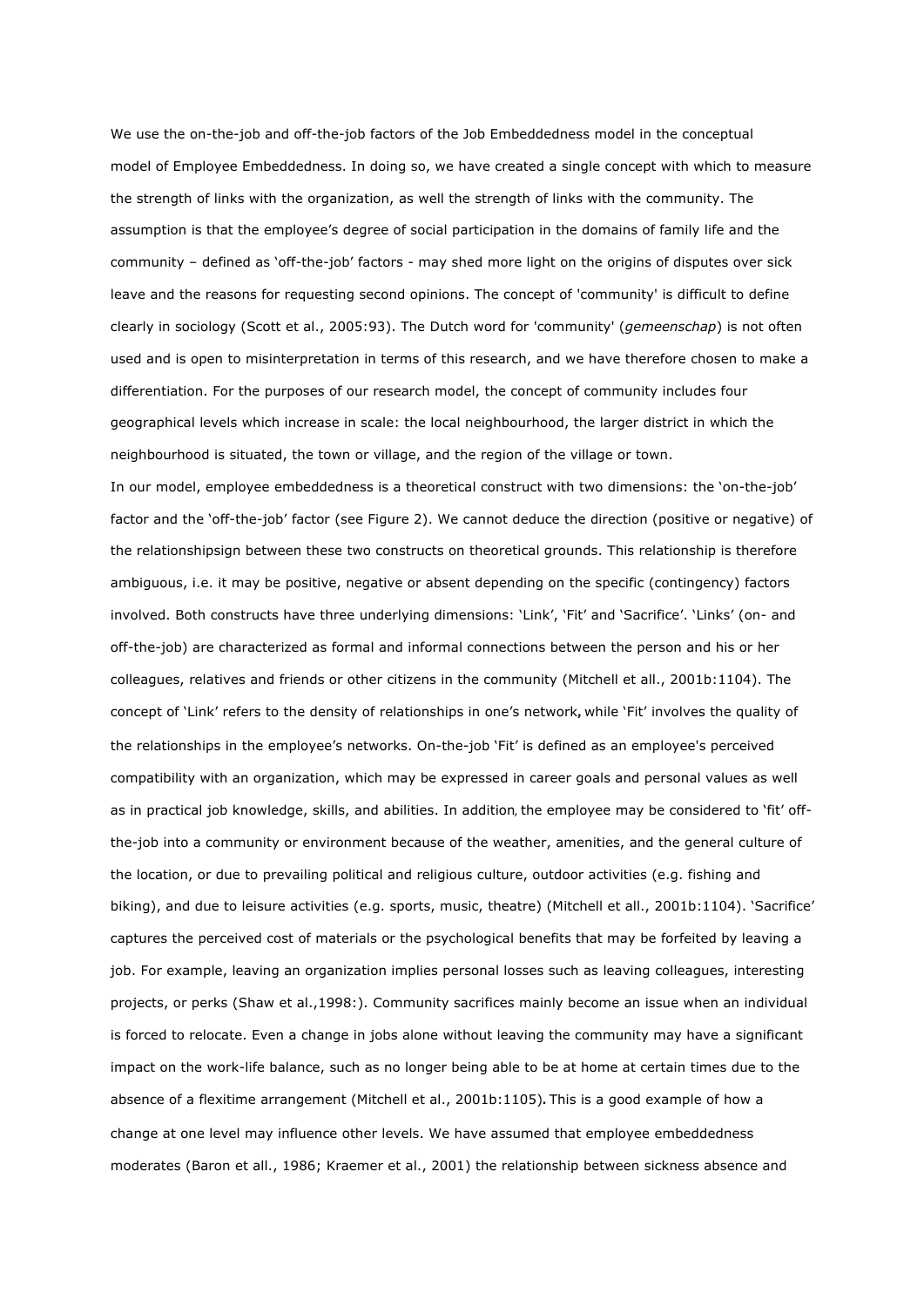having a disagreement on the one hand, and between having a disagreement and requesting a second opinion on the other. Each of the exogenous factors may interfere with the theoretical constructs and the relationships between these constructs, especially on the constructs of Link, Fit and Sacrifice.



# Figure 2

## **Operationalizing the theoretical constructs in the model**

## *On-the-job and off-the-job embeddedness*

In order to operationalize theoretical constructs by the underlying 'Link', 'Fit' and 'Sacrifice' variables, we relied as much as possible on previously applied questionnaires in which the relevant concepts had been proven to be valid (see the Appendix for further details).

## *Employee Embeddedness*

Employee Embeddedness is a new construct based on the concept of Job Embeddedness that has been described as 'a net or a web in which an individual can become stuck' (Mitchell et al., 2001b:1104). People live in a web-like constellation, surrounded by various nodes or objects which represent people, things, groups and institutions. The job may be the centre of this web (Mitchell et al., 2001a:102). In our research model, the central focus is on the employee's social capital and sources of enrichment, which are represented by on-the-job and off-the-job embeddedness.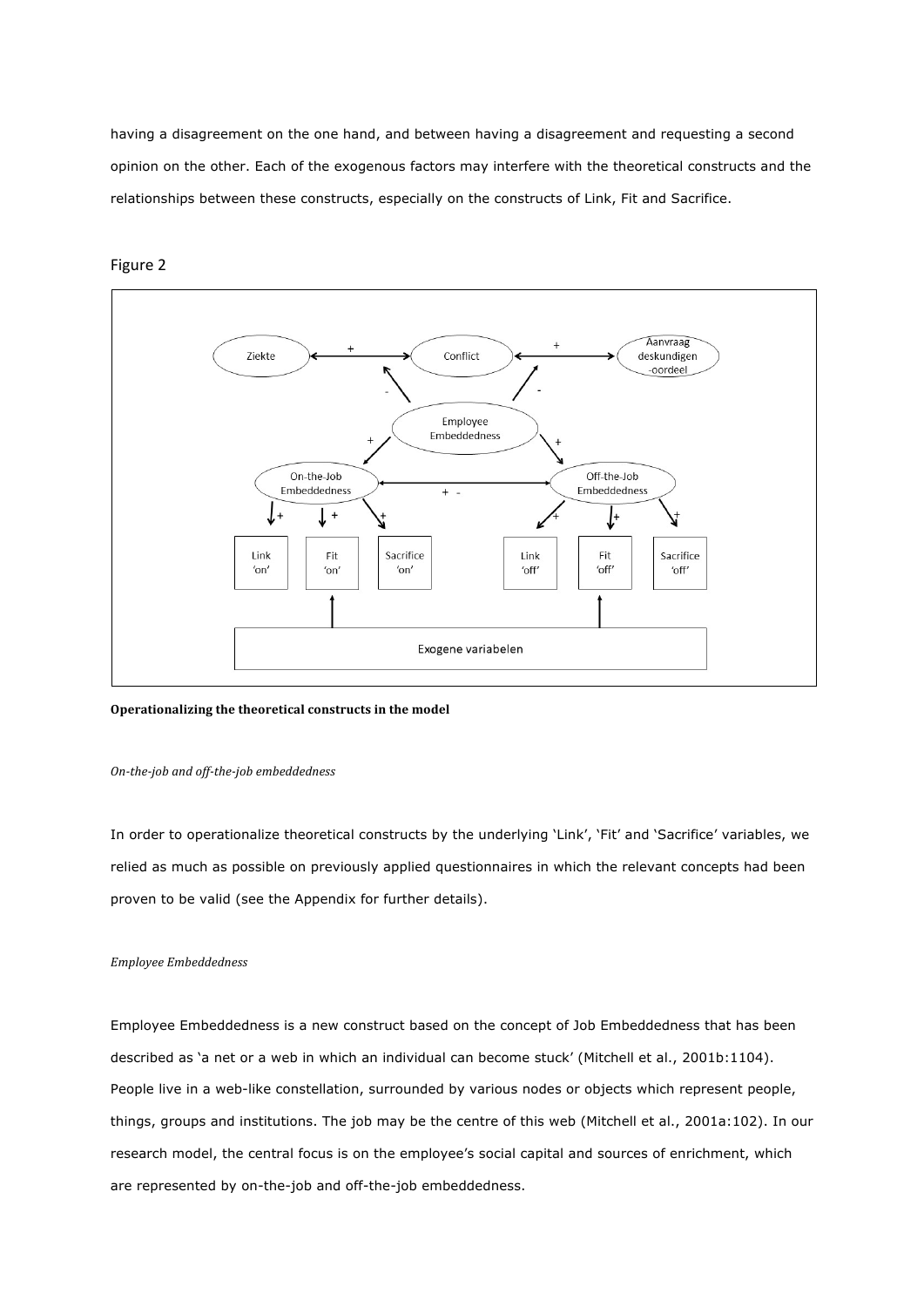#### *Sickness/illness*

In the Netherlands, an employee may file a claim for disability benefits after two years of illness, regardless of the cause of the illness (whether it is work-related or not). In the second opinion, the focus is on the question whether or not the employee is 100% unable to perform his normal daily work due to his or her state of health.

#### *Dispute, disagreement, conflict*

In order to operationalize these concepts, we focused firstly on the employee's overall personality: whether the employee tends to avoid or initiate conflict. We used items from the frequently applied 'Measure of Conflict-Handling Behavior' model by Kilmann and Thomas (1977). Furthermore, an important aspect is that the conflict with the employer concerning his or her state of health may in itself be a factor in the employee's continuing sick leave. The company physician may also have taken a position in this dispute.

#### **Developing hypotheses**

Employees with a high degree of employee embeddedness may be less likely to initiate a conflict due to sick leave because they have several sources of energy to withstand or compensate for possible setbacks. Moreover, with an enhanced network in the community, such an employee can more easily call on acquaintances to help out with matters such as caring for children or a (sick) partner or parent(s), while an employee with a lower degree of civic participation may be faced with an insufficient safety net. Such an employee may be forced to prioritize the home situation and work may be pushed into second place. This will be unacceptable to the employer, who will insist that the employee does everything possible to return to work. He or she will ask the employee to resume work as quickly as possible. The employee is faced with no choice: his or her home life continues. He or she may already have had to discontinue other activities on a more or less temporary basis. While the employer will be disappointed with the employee's behaviour, from the employee's perspective, the employer fails to understand the situation. He will be disappointed with the employer's attitude after years of loyalty and hard work. This can lead to a situation of mutual distrust when both parties' expectations no longer match up, and this will ultimately cause a dispute. The employee, who comes to depend on his or her new 'role' as a sick employee, is only able to restore his sense of self-respect by becoming a 'rebel' and obstructing the other party (De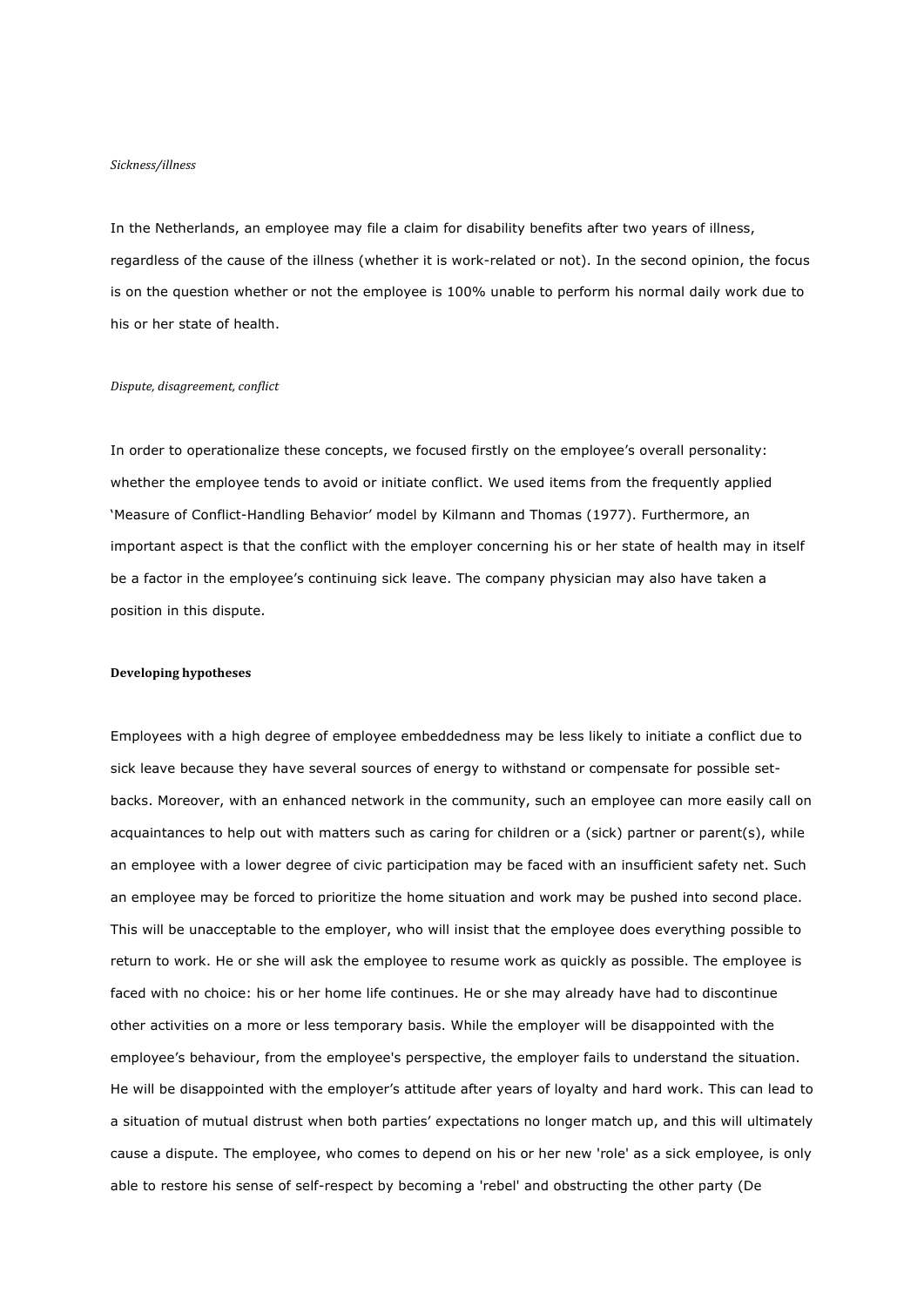Swaan, 1985:157) by requesting a second opinion. Another explanation is that the employee may experience a lack of social exchange as a result of a lower degree of social participation or embeddedness: the individual is no longer capable of satisfying his basic needs by himself (ter Hoeven, 2009:98-99). This perhaps explains why the individual modifies his or her expectations and create a greater distance from others, which, in turn, may lead to a more passive coping style and/or deteriorating health (ter Hoeven, 2009:98-99). Ultimately in this context, the employee's absence from work may become a strategy to mitigate any deficiency (Peter & Siegrist, 1997). We formulated the following hypotheses on the basis of the considerations mentioned above: 1. On-the-job embeddedness and off-the-job embeddedness have a positive relationship with

on-the-job and off-the-job factors, respectively: link, fit and sacrifice;

2. Employee embeddedness has a positive relationship with on-the-job embeddedness and off-thejob embeddedness;

3. A high degree of employee embeddedness is associated with a) fewer disputes between employee and employer regarding absence due to illness and with b) fewer second opinion requests made by the employer and employee in order to resolve the dispute.

#### **Various exogenous factors**

We considered the following exogenous factors and their potential influence on on-the-job and off-the-job embeddedness: the employee's age, gender, cultural background, (objective and perceived) labour market position and level of education.

#### *Age*

Age is an important factor because it is plausible that an older employee has more tenure years of service and has lived for a longer time in a community then younger colleagues. Merely because of that, the older employee can be more On-the-Job as well Off-the-Job embedded.

## *Gender*

Gender may be an important factor because the majority of women in the Netherlands work part-time and may therefore be less 'embedded' in companies than men, who are more likely to occupy full-time jobs. On the other hand, women may have stronger links to the community through their greater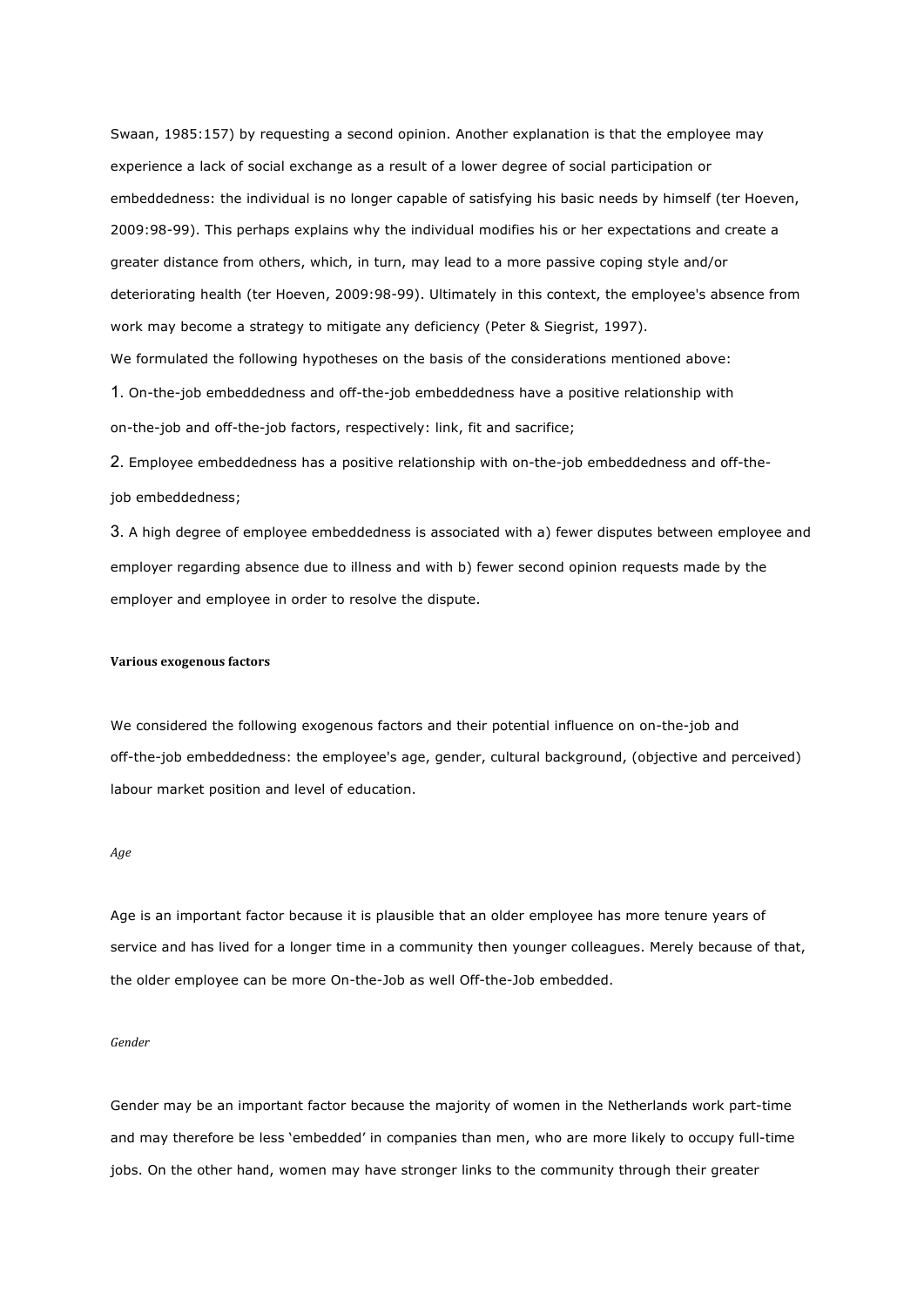involvement in the raising of children. Their networks, which typically consist mainly of other mothers or parents from their children's school, may offer support in the event of set-backs. This provides a high degree of social embeddedness, with which these women are able to cope with disruptions in the balance between home and work life.

#### *Perceived position on the labour market*

The labour market develops continuously, and jobs are likely to be affected by technological progress or internal reorganisations within companies. For individual employees this means that they may at times be less competent at their jobs. This may result in two things. An employee may be very actively lobbying within the company to retain his present position or request another job within the company, or he may choose to direct his energy at his network in the community in order to find another or more suitable job elsewhere. It is relevant to know whether this factor affects the degree of the employee's embeddedness and their tendency to initiate disagreement or conflict, or their tendency to make a request for a second opinion, and the relationships between these factors.

#### Level of education (personal and job requirement)

A higher level of education is generally associated with jobs that provide higher salaries, better perks and higher fringe benefits. In addition, a higher level of education may indicate that the employee is more likely to have a broad network through his many activities within the community. Therefore, it is conceivable that a highly educated employee will need to make greater sacrifices in terms of status in the event of the loss of a job, both in terms of work and in the community.

#### *Ethnical background*

Ethnical background is, of course, an important variable within our research. Having been born in another country may mean that the employee is not sufficiently integrated into the community in which he or she lives. Although such a person may be integrated within their own community and have a family to support them when needed, they may not necessarily be integrated within the company in the same way and this may influence their 'links' with both the company and the community.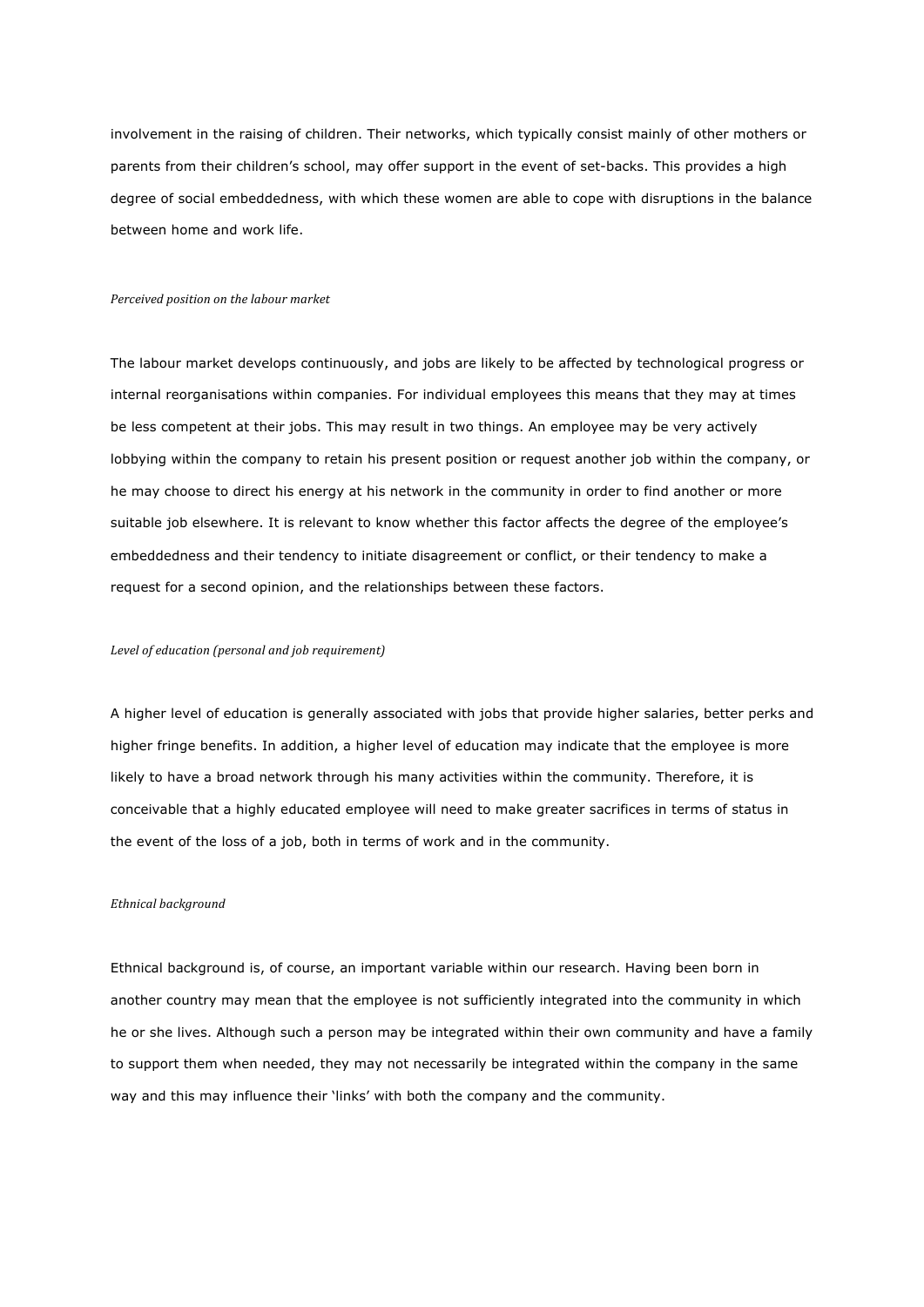#### **Research design**

Given that this is the first study in this field, and also for practical reasons, we have chosen to undertake a descriptive quantitative case-control in order to determine the degree of employee embeddedness among employees on long-term sick leave. The case group of employees who have requested a second opinion will be compared with a control group of employees who have not made such a request, but whose period of sick leave was of the same duration. The data from both groups are drawn from the UWV data warehouse, a primary source of information on long-term sickness leave among employees. The degree of employee embeddedness will be measured using respondents' scores on the on-the-job or off-the-job variables. We will also compare exogenous factors such as gender, education level, career level, age and cultural background for the case group and for the control group. An article questionnaire will be used for this quantitative study. A power analysis ( $a=0.05$ ,  $\beta= 0.20$ ) for the outcome measure in relation to making a request for a second opinion has indicated that a minimum of 200 cases was required in each group. Since we anticipate a low response rate of 20%, we will approach at least 1000 persons in each group. For the case group we will select employees who have made a second opinion request during the six months prior to our selection. This is an acceptable period in terms of recall bias (see e.g.: Middel et al., 2006), particularly given that a request for a second opinion is a salient event (Garon, 2013). We know that about 80% of requests for a second opinion are made within 6 months to one year after the beginning of the sick leave (Stichting de Ombudsman, 2011:26). The control group will comprise of employees who have been absent due to illness for at least 42 weeks or 10.5 months. This is the period after which the employer is obliged to report the sick leave to UWV. In addition to age, gender, cultural background and perceived position on the labour market, we will also statistically check for differences in background between the case group and the control group. Additionally, using a qualitative study (Boeije, 2008) with several case group respondents, we will try to discover more about how the dispute arose and the grounds on which employees have decided to request a second opinion. We will interview these respondents individually and in their own environment rather than in groups, since we believe that respondents will feel more secure and safer in a one-on-one interview situation.

## **DISCUSSION**

According to the theory of employee embeddedness, there is a relationship between disputes over sick leave and requests for a second opinion on the one hand, and the extent to which the employee is embedded within his or her community on the other hand. At first glance, it seems logical from the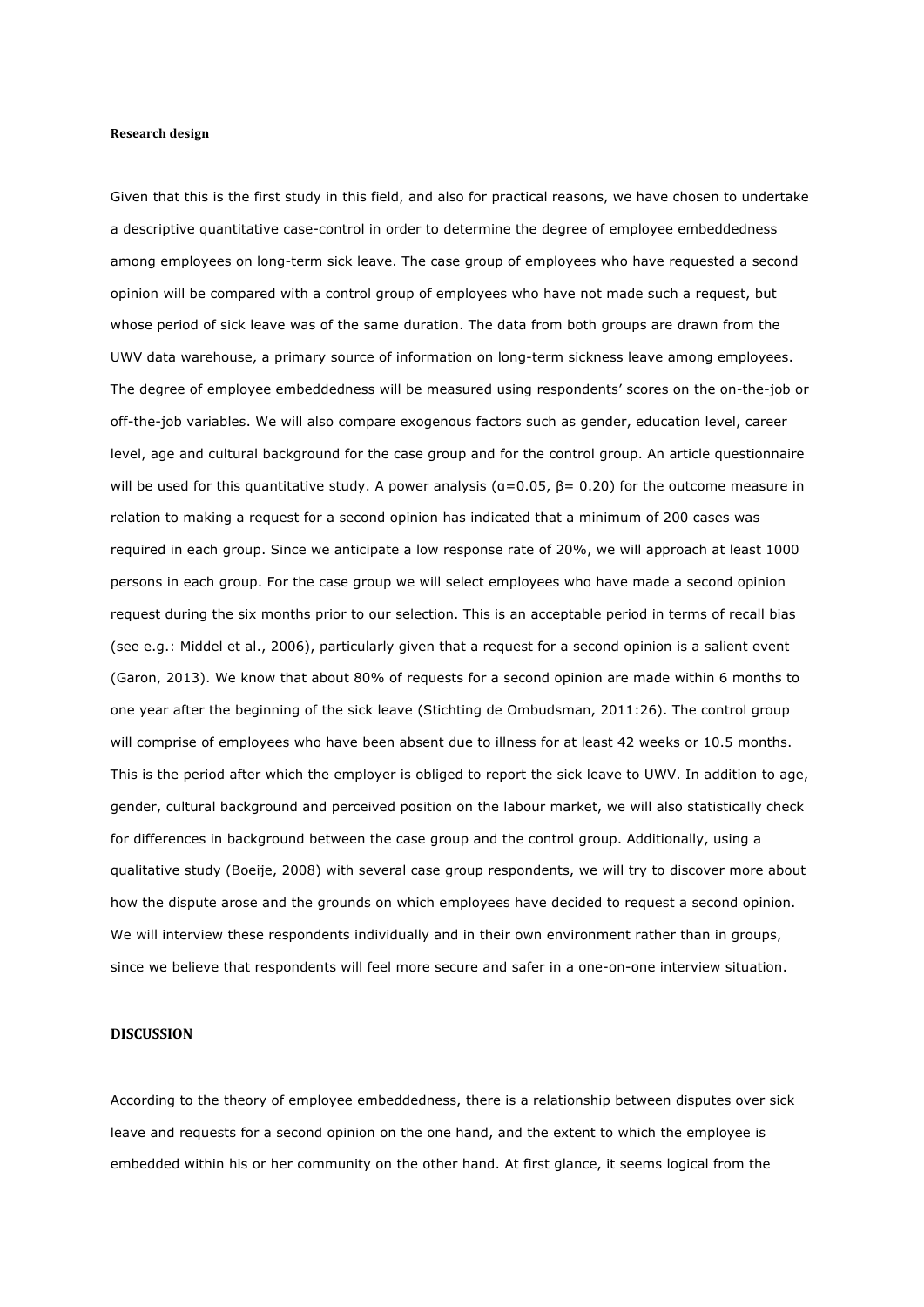viewpoint of this study to approach this issue from the employee's perspective and only investigate employees' requests for a second opinion. However, it may also be interesting to scrutinize requests that were submitted by employers. For practical reasons, however, we decided not to include these in our quantitative study.

We will select a number of respondents from the case group to participate in a qualitative follow-up. We intend to gain further insight into the considerations of the respondents by inquiring in greater detail about the start of the dispute and their reflections on the request for a second opinion at the time. In symbolic interactionism - a prevailing point of view in this research - the main focus is on the meaning and significance that people attribute to events and their actions in response to those events. A qualitative approach is the most appropriate manner of interpreting the data already obtained from the survey. This approach allows us to acquire a better picture of the way in which people assign meaning to their social reality, and of how they interpret and act upon it (Boeije, 2008:31-32). These systems of meaning and patterns of acting are created in a social manner and influenced by the entire social context (Giddens, 1984; Harre, 1979). We will be alert to signals that may support or undermine the relationships that appear in our quantitative study.

One criterion for selecting respondents for the qualitative interviews seems obvious: we will undoubtedly find respondents in the survey with higher and a lower degrees of employee embeddedness. It would be very interesting to include both in the selection so that we can examine in greater depth the potential differences between these two groups in relation to the putative relationships between the different constructs in our theoretical framework. Interdependency between the on-the-job and off-the-job factors is, for example, one interesting aspect.

The strength of this study is the fact that we designed an extensive quantitative component and combined it with a qualitative component. Another strength is that we have built our research model on the basis of theories which have been proven to be relevant. We shall make use, as far as possible, of previously applied and validated questionnaires in order to operationalize the theoretical constructs. However, the theoretical construct of employee embeddedness is strongly rooted in the theory of job embeddedness, the constructs of which have been empirically tested in the United States. There are significant differences between the US and the Netherlands in terms of social security, health insurance and fringe benefits in the labour market. For instance, moving from one region of the USA to another may involve a much greater distance and impact on one's life than moving from one region to another within the Netherlands. In the Netherlands, most employees who are employed by an employer enjoy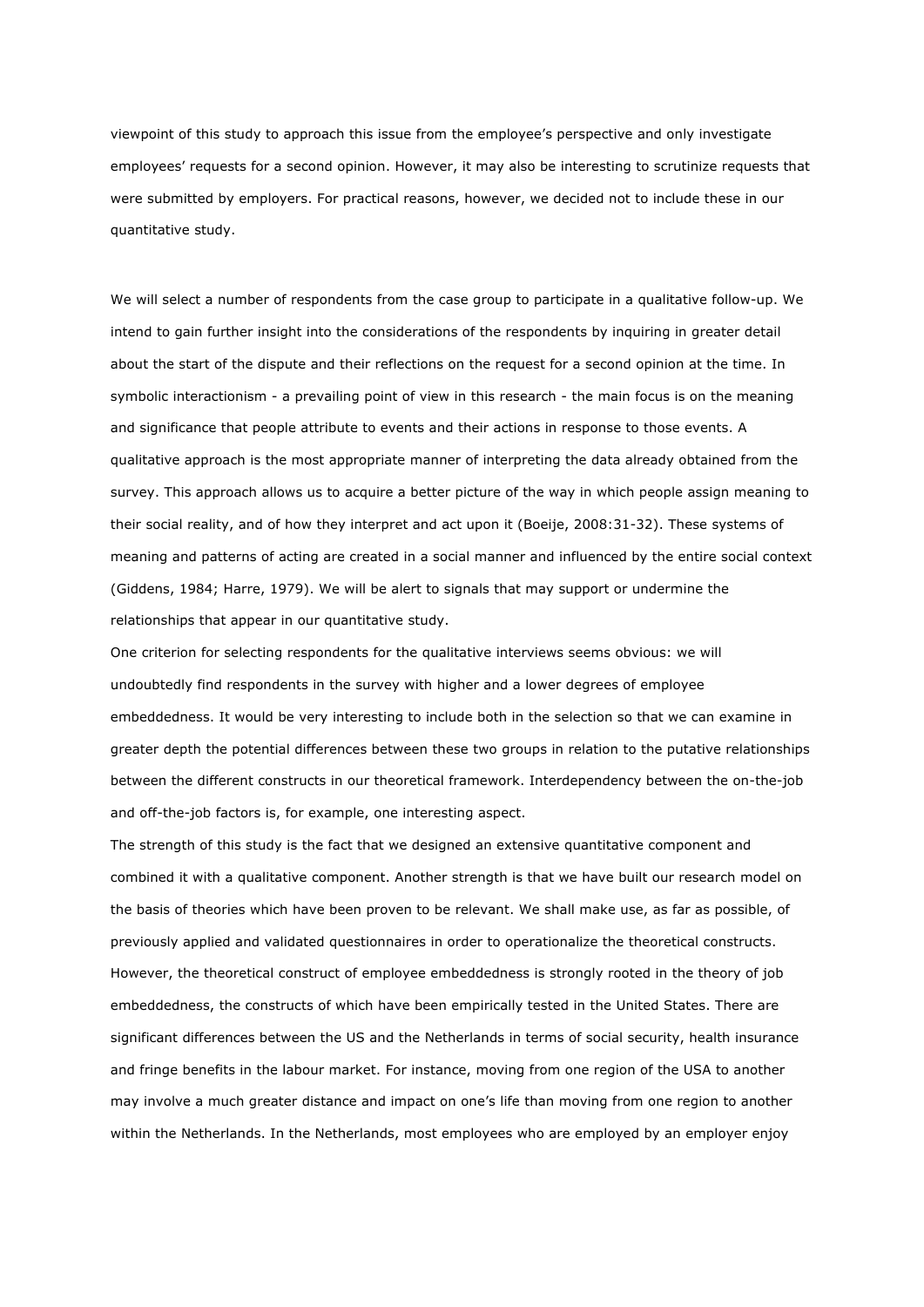(good) health insurance which is often unrelated to the type of employment contract, whether this is permanent or temporary.

The results of our research may be relevant for policymakers at the Ministry of Social Affairs in the Netherlands and the administrators of the Employee Benefits Insurance Agency. The basic assumption of the theoretical model is that social processes also play a secondary role in this type of conflict. One possible outcome may be that the professionals involved need to explore the situation that is relevant to their job performance. This may perhaps lead to the conclusion, according to the process of demedicalization, that the role of vocational experts in handling the 'second opinion' phenomenon will become more important. If the hypothesized relationships between the theoretical constructs are proven, then these results are also meaningful for other aspects of the labour market. For example, it may mean that employers facing a shortage of staff need to take special actions to recruit new employees, such as offering facilities for carrying out volunteer work during working hours. Furthermore, it may mean that more has to be done to re-integrate unemployed people into jobs on a permanent basis. Moreover, regardless of the outcomes, it will shed more light on the field of influence behind this phenomenon which, until now, has been hidden in the little-known interface between the labour market and the social security domain. Our research model may lay the foundation for a new approach to researching the social security domain, and may open a black box that had previously been sealed.

#### **CONCLUSION**

We believe that this research model will shed more light on the background to second opinions concerning disputes over sick leave between employees and employers in the daily administration of social security. Currently, professionals may experience such disputes as a black box with major consequences (salary cuts or dismissal) for the employee. However, we also imagine that after the empirical testing of the relationships in our research model, this model may be applied in other studies to obtain a better insight into the policy of sustainable return to work of incapacitated employees, or of long-term retention of personnel.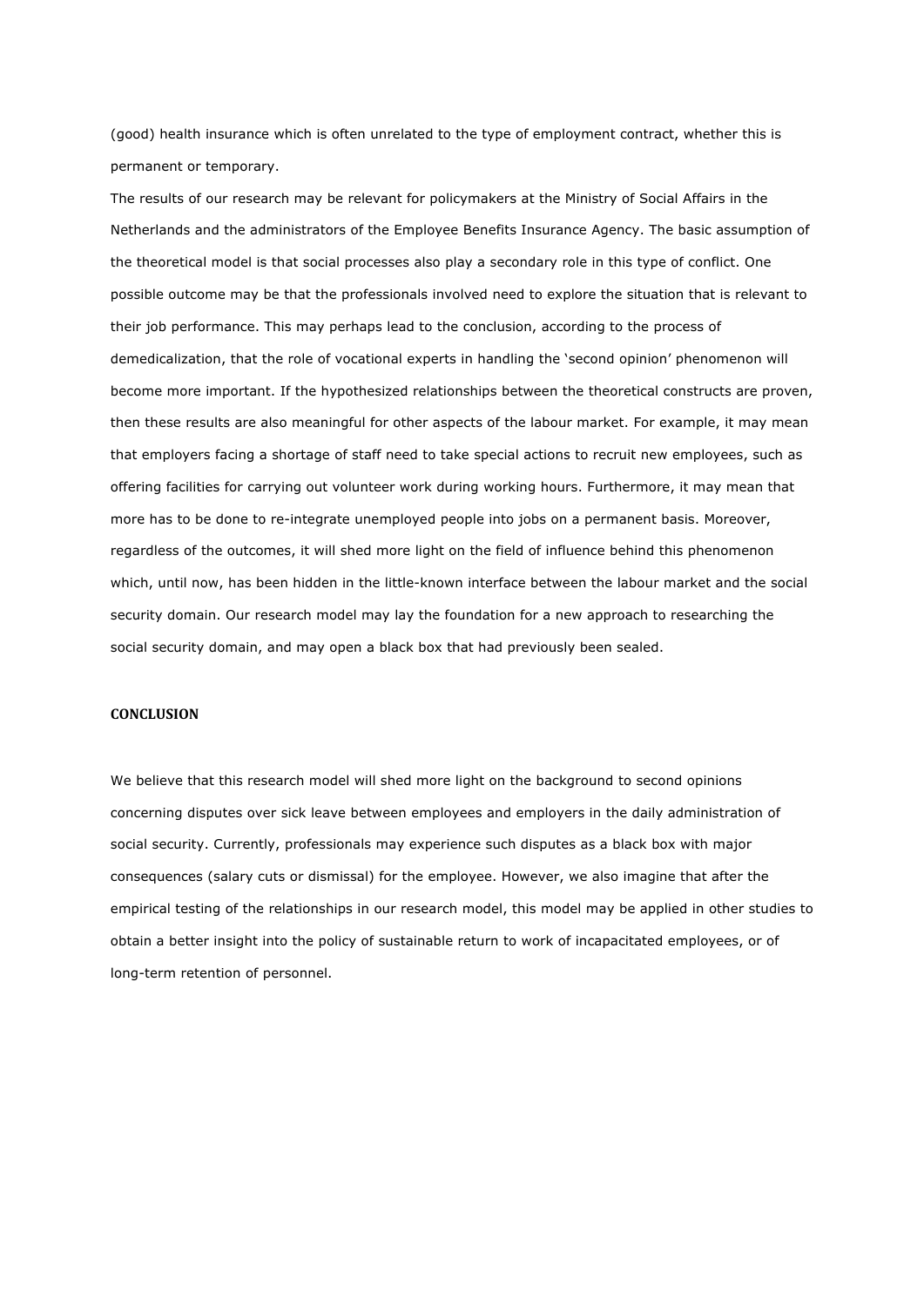## **APPENDIX Operationalization of on-the-job and off-the-job factors**

We have relied as much as possible on questionnaires that have been previously applied and validated in order to operationalize the theoretical constructs.

*On-the-job factors:*

*Fit* with the organization/job

- job skills' demands 1,3,7
- fit with standards and values of the organization $_{1,3}$
- appreciation by colleagues/manager $1,6,7,8$
- being settled in the organizations
- fit with the content of the job<sub>2,6,7</sub>
- comradeship with colleagues (in finishing the job)7,8
- appreciation of colleagues<sub>5,6</sub>
- resemblance to colleagues in conducts
- match between work hours and personal wishes $_1$
- possibility of coordinating work with private obligations, e.g. by teleworking or working part-time4
- autonomy in approach to the job, working at one's own pace etc.3,6.7
- autonomy in finding solutions to everyday problems7
- existence of bottlenecks in work-life balance<sub>7.8</sub>
- attraction of one's job<sub>2,8</sub>
- opportunities to achieve professional goals5,7
- positive feelings about progress at works
- *Link* with the organization/job
- type of work agreement (temporary, casual, permanent)<sup>7</sup>
- number of years in service/having done the same job/having worked in the same sector<sub>1,5,6,7</sub>
- working alone or in a team (number of people in a team)3
- frequency of contact with colleagues1,3,5
- being in charge at work or not $1,6$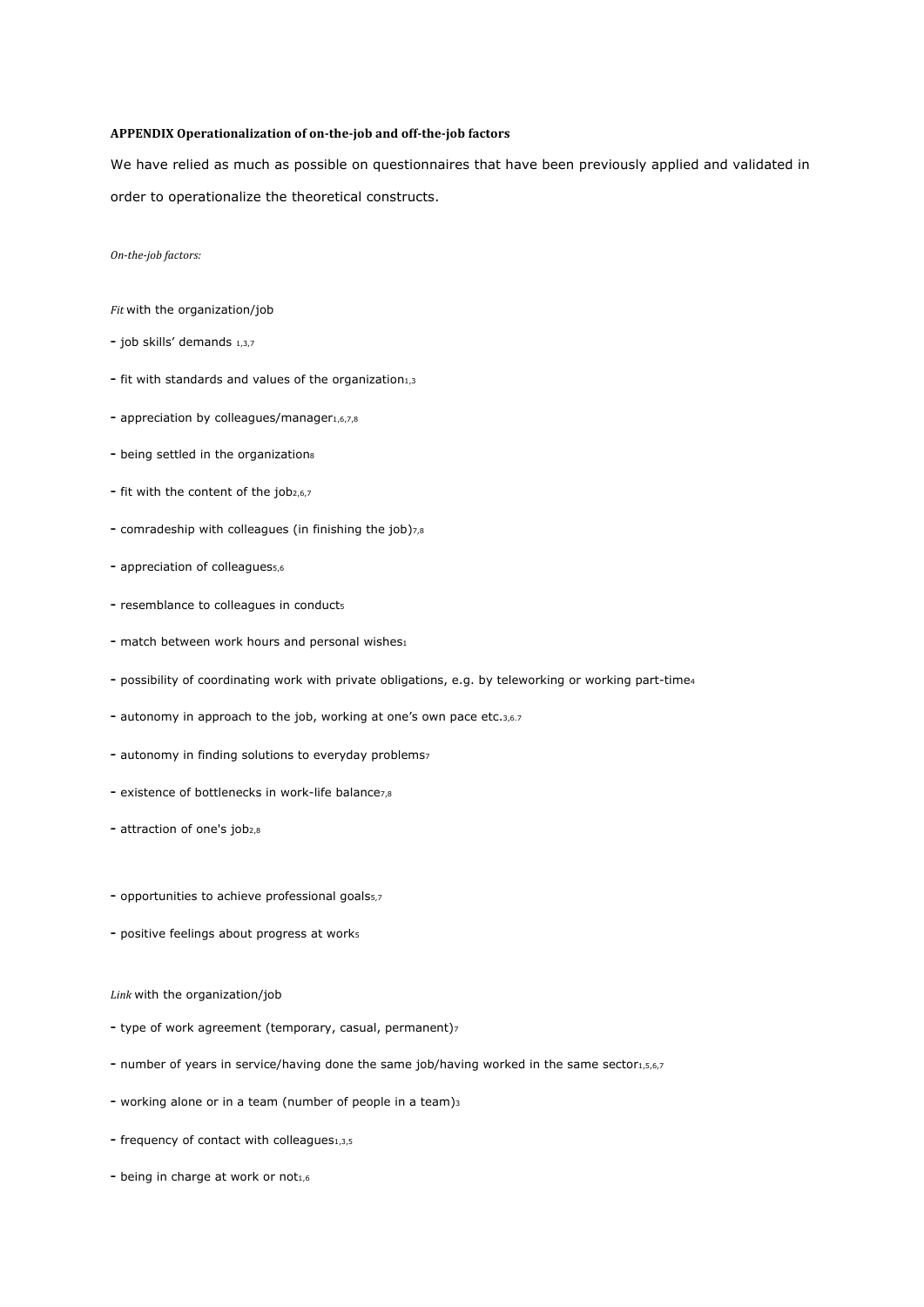- autonomy in taking (short-term) leave4,7
- working in other settings than the usual (and how frequently), e.g. as a member of a committee or project group1,5
- perceived quality of the work of colleagues<sub>2,7</sub>
- receiving signals about shortcomings due to factors in private lifez
- having received external or internal training during the last two years7

*Sacrifices* concerning leaving/losing the job

- $-$  loss of freedom in work $1.3.5$
- loss of work-related perks<sub>1,2,5</sub>
- loss of particular facilities such as sports, daycare and/or educations
- missing the appreciation of colleagues1,5
- missing professional prospects1,2,3,5,6
- missing good salary<sub>1,2,5</sub>
- missing a pension plan<sub>2,5</sub>

#### *Off-the-job factors:*

#### *Fit* with the community

- being fond of the community in which one lives $1,3,5$
- appreciation of the weather/climate in the region in which one livess
- fit with the people who live in the community in which one lives1,3,5
- job is in the community in which one likes to live and in which one lives2,5
- community in which one lives has enough facilities to spend one's free time according to one's wishes1,2,3,4,5

#### *Link* with the community

- being married1,2,3,5
- having children<sub>2,4</sub>
- composition of the household $_{1,5,7}$
- having a partner with a job outside the house $1,3,5$
- having a rented house or an owner-occupied house1,3,5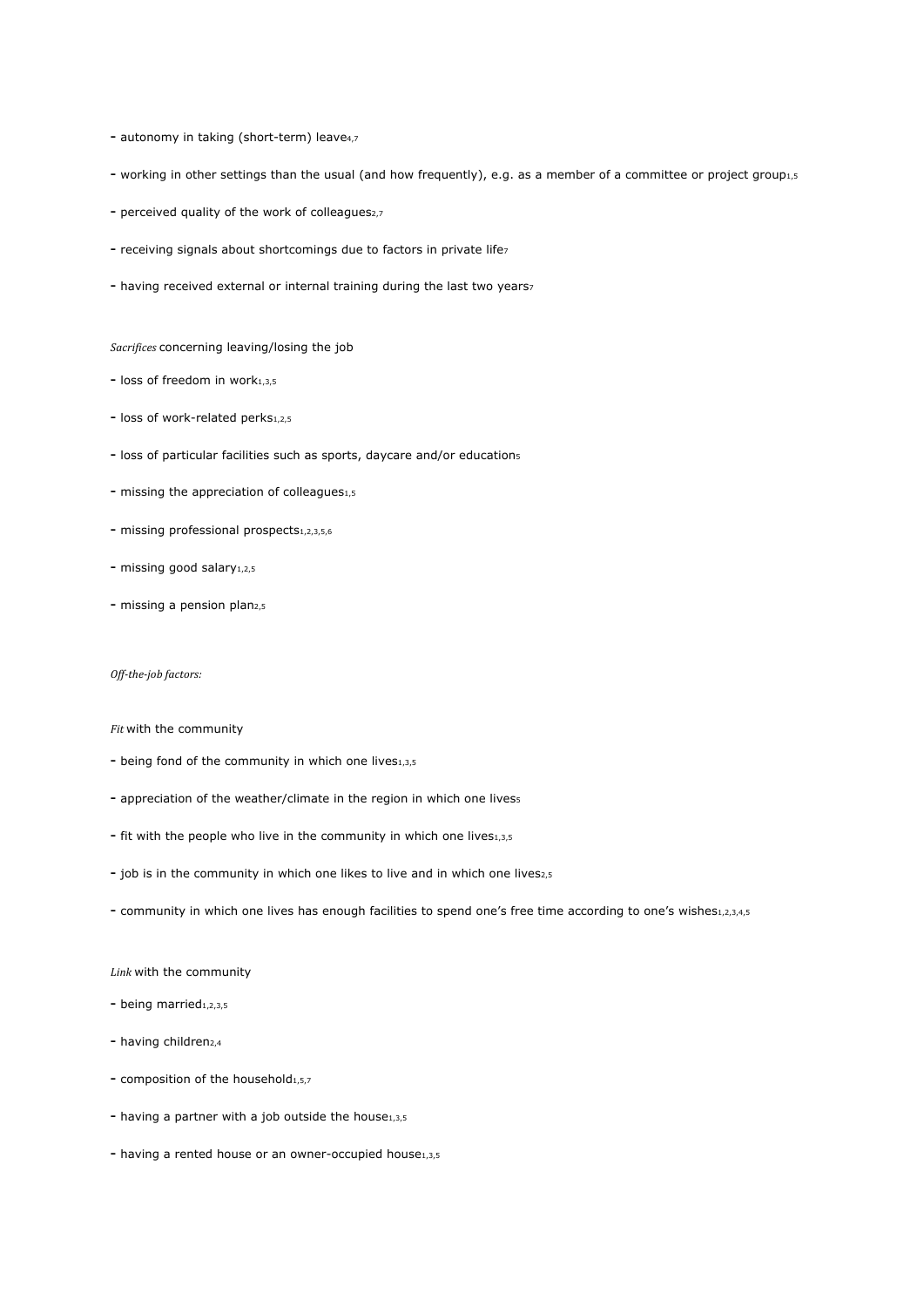- having family that was born and bred in one's community $_{1,3}$
- having best friends living in one's community3
- having a family-friendly community $_1$
- having next of kin living in one's community
- being a member of a club or institution 2,3
- being active in the board of a club or institution 2,3
- being able to spend enough time on activities in the community4

**Sacrifices** concernting leaving the community in which one lives

- feeling strongly about leaving the community $_{1,3,5}$
- losing friends by leaving the community<sub>3</sub>
- missing safety by leaving the community $_{1,5}$
- missing a club/institution by leaving the community2
- missing the contacts that one has by leaving the community3
- missing the facilities that one has by leaving the community4
- missing voluntary activities by leaving the community<sub>3,4</sub>

1) Lee, Mitchell, Sablynski, Burton, Holtom, 2004: 721-722; 2) Holtom, Inderrieden, 2006: 449; 3) Felps, Mitchell, Hekman, Lee, Holtom and Harman, 2009:561; 4) Mitchell, Holtom, Lee, Graske, November 2001 (as items, no used questions); 5) Mitchell, Holtom, Lee, Sablynski, Erez, December 2001; 6) Vragenlijst WAO-intrede, December 1991; 7) Nationale Enquête Arbeidsomstandigheden, TNO/CBS/minSZW, 2010; 8) Vragenlijst Arbeidsreïntegratie VAR, Lex Vendrig, maart 2005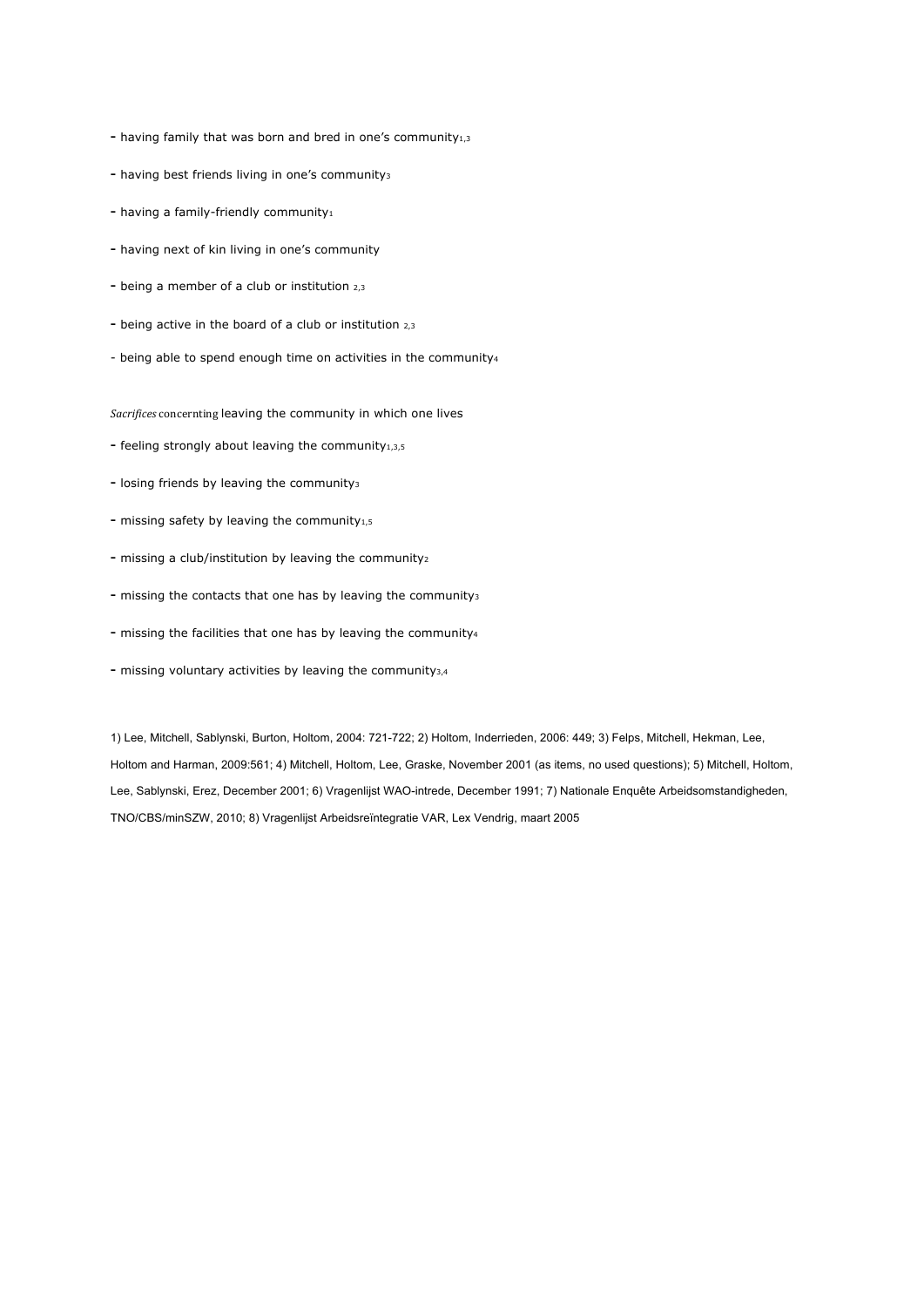## **REFERENCES**

Baron, Reuben, M. and David A. Kenny, The moderator-mediator variable distinction in social psychological research: Conceptual, strategic, and statistical considerations, Journal of Personality and Social Psychology, 1986, Vol. 51, no 6, 1173-1182

Boeije, Henny, Analyseren in kwalitatief onderzoek, Denken en doen, Boomonderwijs, oplage 3, 2008

Bourdieu, Pierre, 1986 The forms of capital. In Handbook of Theory and Research for the sociology for education. J. Richardson, ed.Pp 241-258. New York: Greenwood Press

Cornelius, N., and D. Skinner. 2008. "The Careers of Senior Men and Women: A Capabilities Approach." British Journal of Management 19 (1): 141–9.

Decoster, Kristof, Implicaties van een sociaal kapitaal-concept voor politieke sociologen, PSW- article 2001/5, 1 september 2001

Demerouti, E.; Bakker, Arnold B;Nachreiner, Friedhelm;Schaufeli, Wilmar B; The job-demands-resources model of burnout, Journal of Applied Psychology,ISSN 0021-9010, 06/2001, Volume 86 Issue 3,pp. 499 - 512

Demerouti, E and Halbesleben, JRB; The construct validity of an Alternative measure of burnout: investigating the English translation of the Oldenburg burnout inventory, Work and Stress, ISSN 0267-8373, 2005, Volume 19, Issue 3, pp.208-220

Dulk, Laura, den, Bram Peper, Nevenka Cernigoj Sadar, Suzan Lewis, Janet Smithson and Anneke van Doorne-Huiskes, Work, Family and Managerial Attitudes and Practices in the European Workplace, Social Politics: International Studies in Gender, State and Society, 2011, Volume 18 Number 2, pp. 300-329 (Article)

Felps, Will, Terence R. Mitchell, David R. Hekman, Thomas W.Lee, Brooks C.Holtom, Wendy S. Harman, Turnover contagion: how coworkers' job embeddedness and job search behaviors influence quitting, Academy of Management Journal 2009, Vol. 52, No. 3, 545–561

Edwards, Jeffrey R and Rothbard, Nancy P.; Mechanisms linking work and family: clarifying the relation between work and family constructs, The Academy of Management Review, 25,1, 178-199

Friedman, S D; Christenen, P; DeGroot, J; Work and life: the end of the zero-sum game, Harvard business review, ISSN 0017-8012, 11/1998, Volume 76, Issue 6 p. 119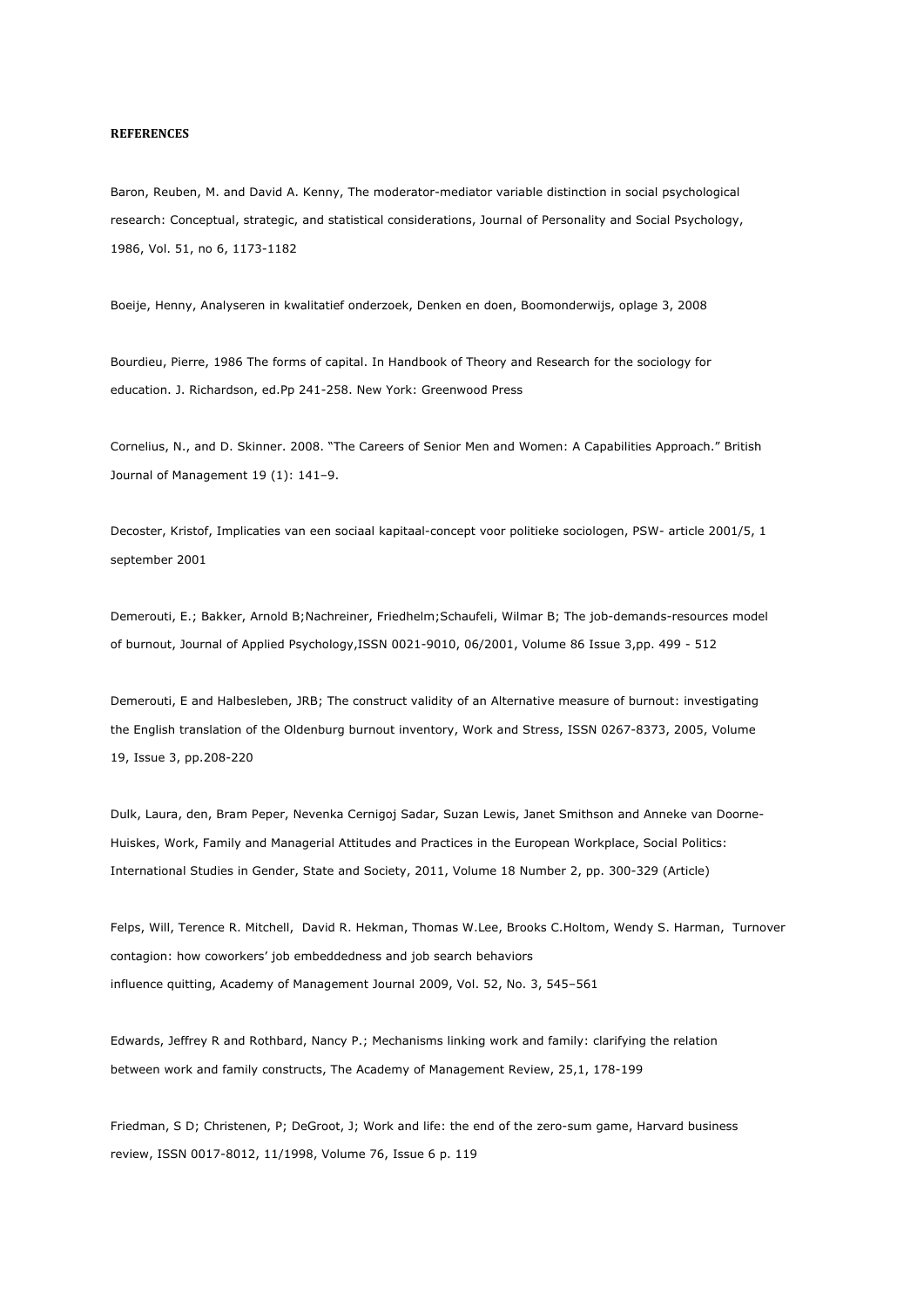Garon Th., Reliability of Self-Reported Data – Recall Bias. New York University, Financial Access Initiative, Blogspots, March 20, 2013 (http://www.financialaccess.org/blog/2013/03/reliability-self-reported-data- %E2%80%93-recall-bias; approached at May 24, 2013)

Giddens, A. (1984) The constitution of society, Cambridge: Polity.

Greenhaus, Jeffrey H. and Beutell, Nicolas J.; Sources of Conflict between Work and Family Roles, The Academy of Management Review, ISSN 0363-7425, 01/1985, Volume 10, Issue 1, pp. 76-88

Greenhaus, Jeffrey H and Powell, Gary N; When Work and Family Are Allies: A Theory of Work-Family Enrichment, The Academy of Management Review, ISSN 0363-7425, 01/2006, Volume 31, Issue 1, pp. 72-92

Hammer, Leslie B., Talya N. Bauer and Alicia A. Grandey, Work-family conflict and work-related withdrawal behaviors, Journal of Business and Psychology, vol. 17,no 3,spring 2003

Harre, R. (1979) Social being, Oxford: Blackwell

Hill, E.J.; Work-Family Facilitation and Conflict, Working Fathers and Mothers, Work-Family Stressors and Support, Journal of Family Issues, ISSN 0192-513X, 09/2005, Volume 26, Issue 6, pp.793-819

Hoeven, C.L. ter, Sick Notes, Multiple life domains associated with sickness-related absence, proefschrift,2009

Holtom C. Brooks, Edward J. Inderrieden, Integrating the Unfolding Model and Job Embeddedness Model to Better Understand Voluntary Turnover Journal Of Managerial Issues Vol. Xviii Number 4 Winter 2006: 435-452

Jonge, Jan de; Bosma, Hans; Peter, Richard;Siegrist, Johannes; Job Strain, Effort-Reward Imbalance and Employee Well-Being: a large scale cross-sectional study, Social Science and Medicine, ISSN 0277-9536, 05/ 2000, Volume 50, Issue 9, pp. 1317-1327

Karasek, Robert A.; Job Demands, Job Decision Latitude, and Mental Strain: Implications for Job Redesign, Administrative Science Quarterly, 06/1979, Volume 24 Issue 2, pp 285-308

Kilmann Ralph H, Thomas Kenneth W, Developing a Forced-Choice Measure of Conflict-Handling Behavior: The "Mode" Instrument. Educational and Psychological Measurement 1977 37: 309 (DOI: 10.1177/001316447703700204); see also http://www.kilmanndiagnostics.com/developing-forced-choicemeasureconflict-handling-behavior-mode-instrument (approached May 27, 2013)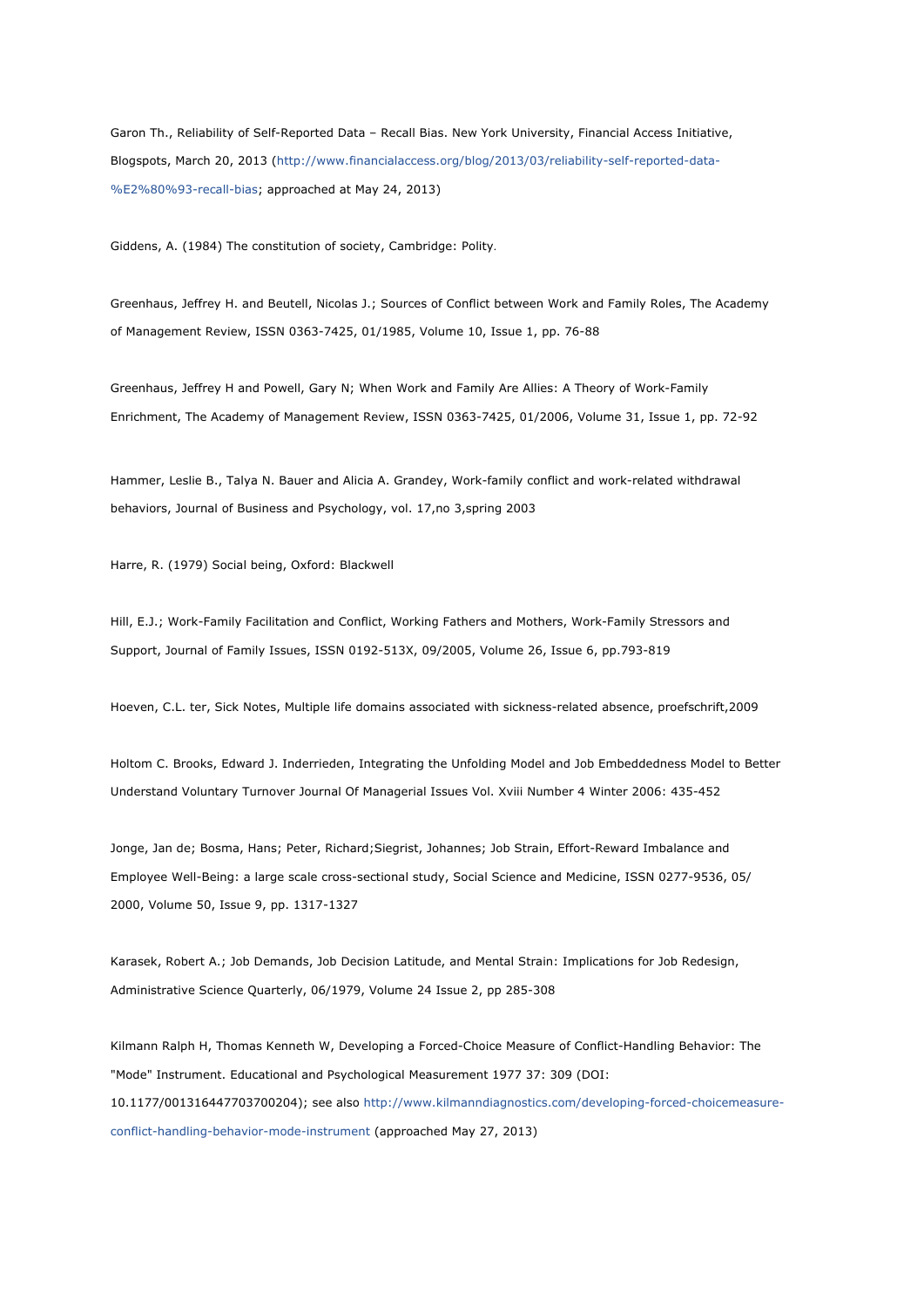Kraemer, Helena, Chmura Ph.D., Eric Stice Ph.D., Alan Kazdin Ph. D., David Offort M.D., David Kupfer M.D., How do risk factor work together? Mediators, moderators, and independent, overlaaping, and proxy Risk Factors, Am J Psychiatry 2001,158:848-856

Lee, Thomas W., Terence R. Mitchell, Chris. J. Sablynski, James P. Burton and Brooks C. Holtom, The effects of job embeddedness on organizational citizenship, job performance, volitional absences, and voluntary turnover, Academy of Management Journal, 2004,Vol.47, no 5:711-722

Middel B, Goudriaan H, de Greef M, Stewart R, van Sonderen E, Bouma J, de Jongste M.Recall bias did not affect perceived magnitude of change in health-related functional status. J Clin Epidemiol. 2006 May;59(5):503-11.

Mitchell, Terence R., Brooks C. Holtom, Thomas W. Lee, Ted Graske, How to keep your best employees: Developing an effective retention policy, The Academy of Management Executive; Nov 2001a; 15,4, pp 96-109

Mitchell, Terence R., Brooks C. Holtom, Thomas W. Lee, Chris J. Sablynski, Miriam Erez, Why people stay: Using Job Embeddedness to predict voluntary Turnover, The Academy of Management Journal, Vol. 44, No. 6 (Dec., 2001b) pp. 1102-1121

Ministerie SZW, NIPG-TNO: Gründemann, R.W.M; I.D. Nijboer, A.J.M. Schellart, Arbeidsgebondenheid van WAO-intrede Deelrapport 1 Resultaten van de enquête onder WAO'ers, 1991, http://resolver.tudelft.nl/uuid:405fdb23-cc7c-4793 b13f-28bd391e7ecf

Oksanen T,Kouvonen A, Vahtera J, Virtanen M, Kivimäki M. Prospective study of workplace social capital and depression: are vertical and horizontal components equally important? J. Epidemiol Commun Health, 2010;64: 684- 689

Parasuraman, Saroj and Greenhaus, Jeffrey H.; Toward reducing some critical gaps in work-family research, Human Resource Management Review, ISSN 1053-4822, 2002, Volume 12, Issue 3, pp. 293-298

Peter,R and Siegrist, J;Chronic work stress, sickness absence, and hypertension in middle managers: general or specific sociological explanations, Social Science and Medicine(1982), ISSN 0277-9536, 10/1997, Volume 45, Issue 7, pp. 1111-1120

Peeters, Maria C.; Montgomery, Anthony J.; Bakker, Arnold B.; Schaufeli, Wilmar B; Balancing Work and Home: How Job and Home Demands Are Related to Burnout, International Journey of Stress Management, ISSN 1072- 5245, 02/2005, Volume 12, Issue 1, pp. 43-61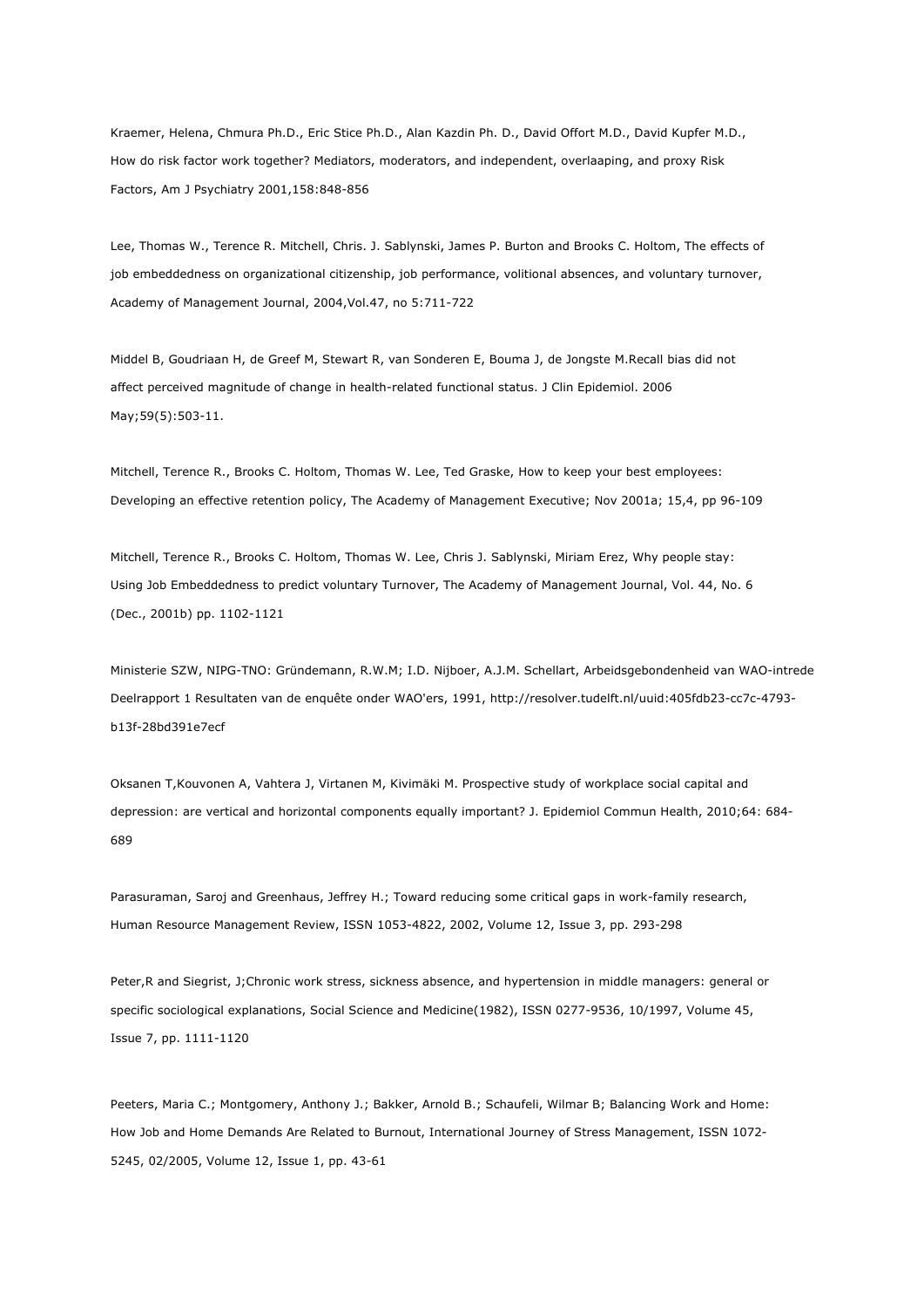Putnam, Robert D., Bowling Alone, Simon & Schuster Paperbacks, New York, 2000, ISBN -13: 978-0-684- 83283-8

Robeyns, I. 2003. "Sen's Capability Approach and Gender Inequality: Selecting Relevant Capabilities." Feminist Economics 9 (2–3): 61–92.

Ruysseveldt, Joris van, Werkplekleren, energie-uitputting en psychische vermoeidheid, Tijdschrift voor Arbeidsvraagstukken,2010, 26(1): pag. 42-58

Scheppingen van, Arjella R., Vroome de, drs, Ernest M.M., PhD, Have ten, Kristin C.J.M., Bos, Ellen H., PhD, Zwetsloot, Gerard, I.J.M., PhD and Mechelen van, Willem, MD. PhD, FACSM, FECSS, The Associations Between Organizational Social Capital, Perceived Health, and Employees' Performance in Two Dutch Companies, JOEM. Volume 55, Number 4, April 2013

Scott, John and Gordon Marshall, A Dictionary of Sociology, Oxford University Press, 2005, ISBN0-19-860986- 8/ ISBN 978-0-19-860986-5

Shaw, J. D., Delery, J. E., Jenkins, G. D., & Gupta, N. 1998. An organization-level analysis of voluntary and involuntary turnover. Academy of Management Jour-nal, 41: 511-525.

Siegrist, J,(2000). Place, social exchange and heath: proposed sociological framework. Social Science & Medicine,51,9, 1283-1293

Simmel, Georg, The Prelim Summaries ed. Donald Levine, http://ssr1.uchicago.edu/PRELIMS/Theory/simmel.html, Chapter 6, page 4, Conflict (1908)

Stichting de Ombudsman, Ewoud't Jong, Het deskundigenoordeel: vrijwillig maar niet vrijblijvend, onderzoek naar effecten en verwachtingspatronen, 2011

Swaan, de Abram, De mens is de mens een zorg, art. Het medische regiem, h.3 Uitbreiding en begrenzing van het medisch toezicht, 1985.

TNO, Ministerie van Sociale Zaken en Werkgelegenheid, CBS, Nationale Enquête Arbeidsomstandigheden 2010, Methodologie en globale resultaten. ISBN 978-90-5986-385-9, www.tno.nl/nea

Vendrig, A. De vragenlijst arbeidsreïntegratie. Diagnostiek-wijzer, 2005, 8: 27-39.